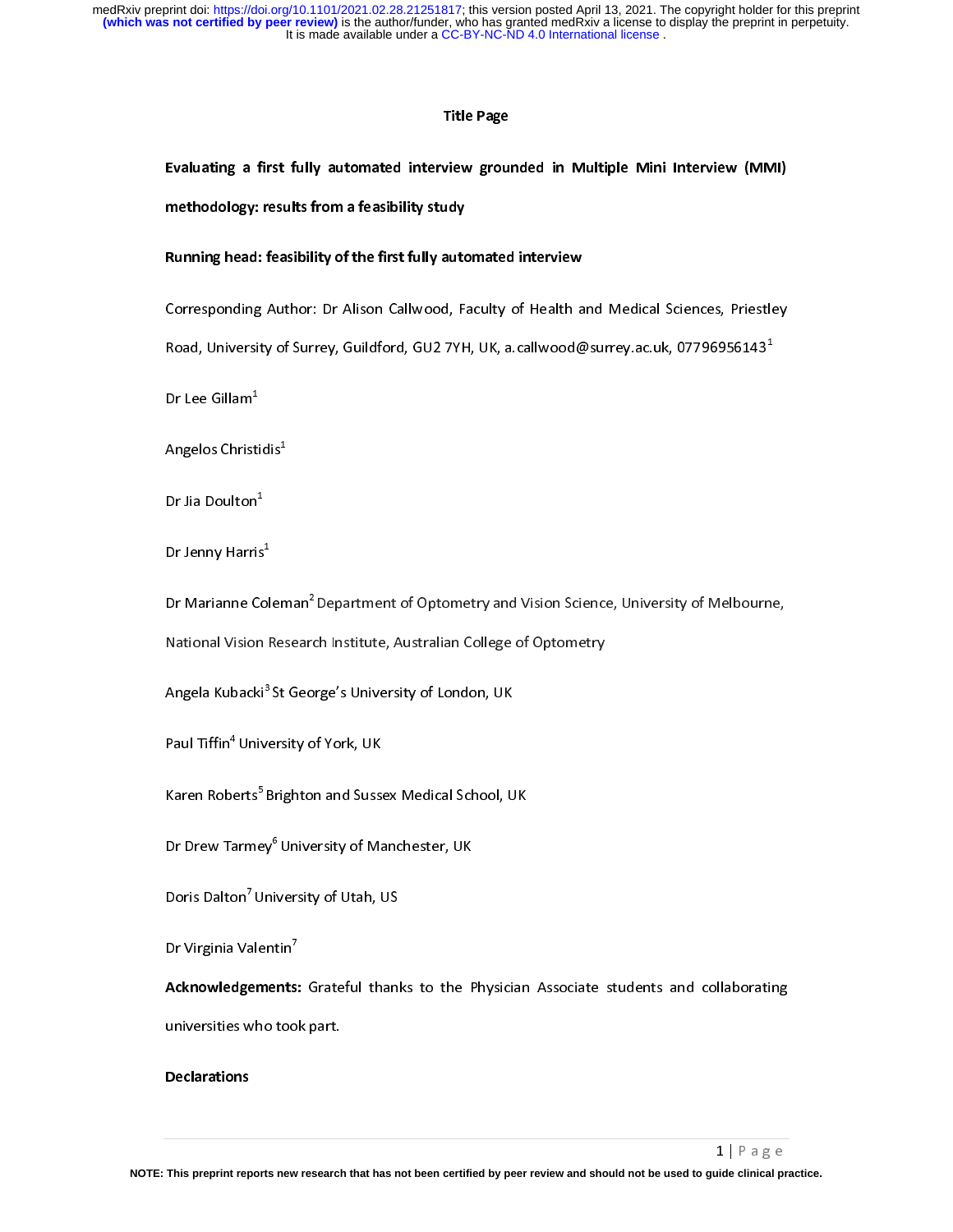Conflict of interest: Authors AC and EG are co-founders and Ach is an employee of Sammi-<br>Collected but before this paper was drafted in its final form.<br> **Funding:** this work was supported by the United Kingdom Engineering collected but before this paper was drafted in its final form.<br> **Funding:** this work was supported by the United Kingdom Engineering and Physical Sciences<br>
Research Council, Impact Acceleration Fund and Innovate UK.<br> **Auth** Eunding: this work was supported by the United Kingdom<br>Research Council, impact Acceleration Fund and Innovate UI<br>Author contributions: AC, LG and Ach contributed to th<br>design, data collection, analysis, drafting and revis Funding: this work was supported by the United Kingdom Engineering and Physical Sciences<br>Funding: Instanton Engineering and Innovate UK.<br>
Author contributions: AC, LG and Ach contributed to the technology development, stud Author contributions: AC, LG and Ach contributed to the<br>design, data collection, analysis, drafting and revision of this is<br>contributed to the data collection, drafting and revision of this<br>to the data analysis, drafting a Author contributed to the contributed to the economic contributed to the economic contributed to the data collection, analysis, drafting and revision of this paper. JD, DD, DT, KR, AK, W, PT contributed to the data collect ontributed to the data collection, drafting and revision of this paper. MC and JH contributed<br>to the data analysis, drafting and revision of this paper. All authors reviewed the final<br>manuscript.<br>**Ethics** : All participant

- The primary site, The University of Surrey Research Ethics Committee
- •
- •

contributed to the data contributed to the data contributed the final manuscript.<br> **Chick** is All participants gave informed consent. Ethical approval was given from all<br>
participating sites including:<br>
• The primary site, manuscript.<br> **Ethics :** All participants gave informed consent. Ethical approval was given from all<br> **Participating sites including:**<br>
• The primary site, The University of Surrey Research Ethics Committee<br>
(UEC/2017/111/F Ethics : All<br>participating<br>• The<br>(UEC<br>• St G<br>refer<br>• Univ<br>0012<br>Data statem<br>from the cor<br>withheld due<br>Key words: a Ethics : All participants gave informed consent. Ethical approval was given from all<br>participating sites including:<br>• The primary site, The University of Surrey Research Ethics Committee<br>(UEC/2017/111/FHMS).<br>• St Georges U • The primary site,<br>(UEC/2017/111/FHM<br>• St Georges Universit<br>reference, no numbe<br>• University of Utah<br>00125158.<br>Data statement: The dataset<br>from the corresponding auth<br>withheld due to commercial<br>Key words: admissions, attr The primary site, The Surrey of Surrey Technical Surrey Technical Directions Constrained UEC/2017/111/FHMS).<br>St Georges University of London Joint Research and Enterprise Services (title used as<br>reference, no number alloca St Georges University of<br>
reference, no number al<br>
University of Utah Res<br>
00125158.<br>
Itement: The datasets us<br>
e corresponding author of<br>
d due to commercial sen<br>
ds: admissions, attribute reference, no number allocated).<br>
University of Utah Research Integrity and Compliance Committee IRB, reference:<br>
00125158.<br>
Itement: The datasets used and/or analysed during the current study are available<br>
2 correspondin This divides areas of Utah Research Internant: The datasets used and/ordinant: The datasets used and/ordinant divides a corresponding author on reason divide to commercial sensitivity.<br>As: admissions, attributes, automatio University of Utah Research Integral, the Emplement Committee IRB, reference:<br>
University and Contract Integrations and Integration is<br>
due to commercial sensitivity.<br>
Under the commercial sensitivity.<br>
Under the commercia tement: The<br>dement: The correspondent<br>ds: admission<br>ds: admission Data statement: The datasets used and/or analysed during the current study are available<br>from the corresponding author on reasonable request. Detailed technical information is<br>withheld due to commercial sensitivity.<br>Key w withheld due to commercial sensitivity.<br>Key words: admissions, attributes, automation, multiple mini interviews, technology, val.<br> $2 \mid F$ 

Key words: admissions, attributes, autor<br>Mercial sensitivity.<br>Autorities  $R = \frac{1}{\sqrt{2}}$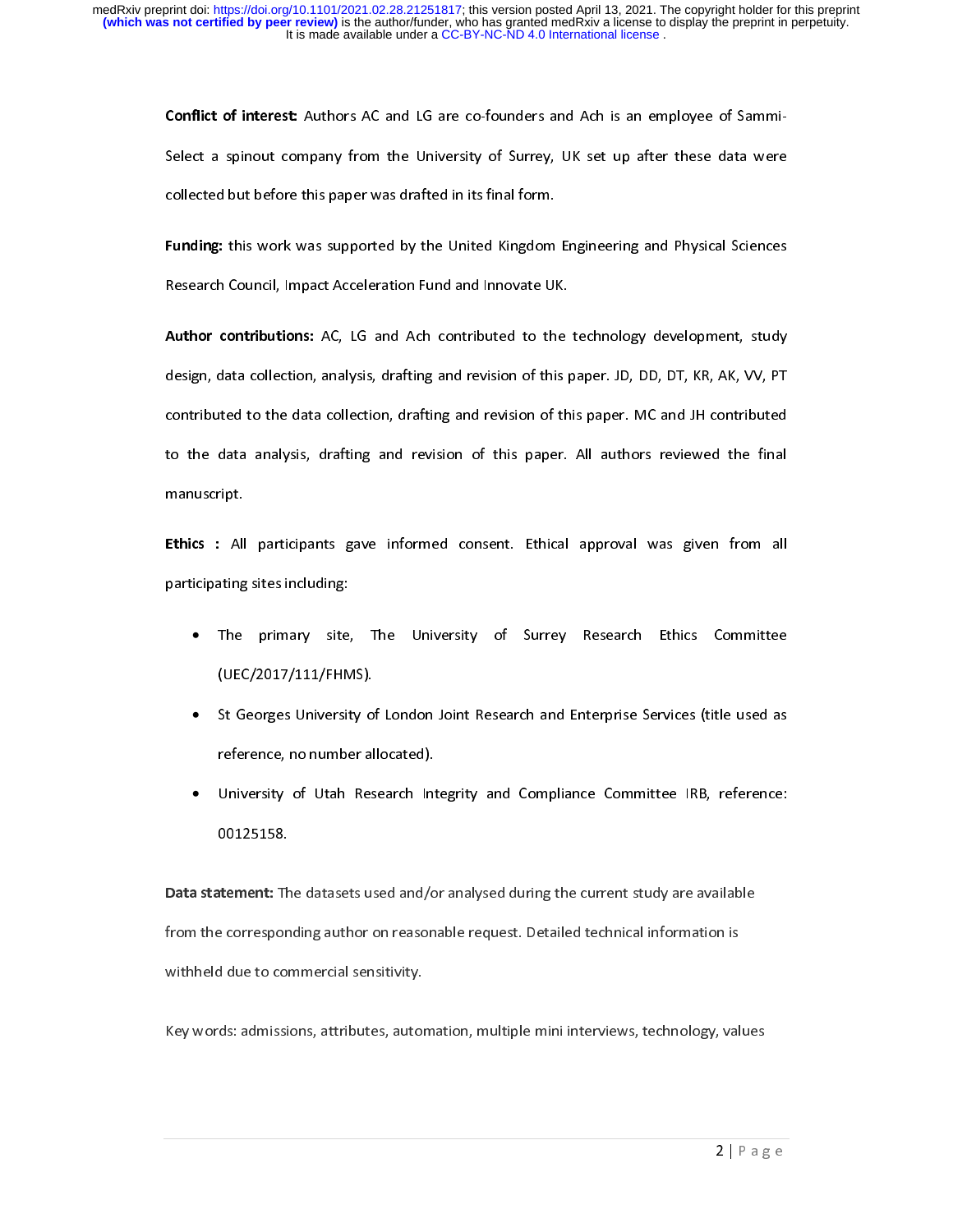#### Abstract

d sa a lift tid if f Superires: Slood, Solid-after restrictions around face-to-face-to-face-to-face-to-face-to-face-to-face-to-face-to-face-to-face-to-face-to-face-to-face-to-face-to-face-to-face-to-face-to-face-to-face-to-face-to-face-to-face supporting evidence is available. We have developed, what we believe is, the first fully<br>automated interview grounded in Multiple Mini-Interview (MMI) methodology. This study<br>aimed to explore test re-test reliability, acce

sutomated interview grounded in Multiple Mini-Interview (MMI) methodology. This study<br>aimed to explore test re-test reliability, acceptability and usability of the system.<br>Design, setting and participants mixed-methods fea aimed to explore test re-test reliability, acceptability and usability of the system.<br>
Design, setting and participants mixed-methods feasibility study in Physician Associate (PA)<br>
programmes from two UK and one US univers Besign, setting and participants: mixed-methods feasibility study in Physician .<br>
programmes from two UK and one US university during 2019 - 2020.<br>
Primary, secondary outcomes: Feasibility measures (test retest reliability Exagin, setting and participants: mixed increases feasibility study in Frigadon Associate (PA)<br>programmes from two UK and one US university during 2019 - 2020.<br>
Primary, secondary outcomes: Feasibility measures (test rele **Primary, secondary outcomes:** Feasibility measures (test retest re<br>usability) were assessed using intra-class correlation (ICC), descriptive<br>content analysis.<br>**Methods:** Volunteers took (T1), then repeated (T2), the auto Financy, secondary outcomes: Feasibling measures (test retest remainity acceptability) wire<br>solability) were assessed using intra-class correlation (ICC), descriptive statistics, thematic and<br>content analysis.<br>Methods: Vol Examples of the statistics of the substitution of the substitution of MML, with a seven-day interval  $\{4/- 2\}$  then completed an evaluation questionnaire. Admissions staff participated in focus group discussions.<br>Results Methods: Volunt<br>interval (+/- 2) th<br>focus group discu<br>Results: Sixty-two<br>from UK and 28 s<br>Good-excellent te<br>(p<0.001) when a<br>0.91, p<0.005, inc<br>p<0.001 (95% Cl (<br>Admissions staff<br>objective screenin<br>Maintaining hum methods: Volumetas took (T2), then repeated (T2), the automated MMI, with a seven-day<br>interval (+/- 2) then completed an evaluation questionnaire. Admissions staff participated in<br>focus group discussions.<br>**Results:** Sixty**interval (+)** focus group discussions.<br>**Results:** Sixty-two students and seven admission staff participated; 34 students and four staff<br>from UK and 28 students and three staff from US universities.<br>Good-excellent test-re Results: Sixty-two studer<br>from UK and 28 students<br>Good-excellent test-rete:<br>(p<0.001) when assessed<br>0.91, p<0.005, individual<br>p<0.001 (95% CI 0.7-0.9)<br>Admissions staff report<br>objective screening tool<br>Maintaining human inte Results: Sixty-two students and seven admission staff participated; 34 students and four staff<br>From UK and 28 students and three staff from US universities.<br>Good-excellent test-retest reliability was observed with T1 and T food-excellent test-retest reliability was observed with T1 and<br>(p<0.001) when assessed by individual total scores (range 80.6<br>0.91, p<0.005, individual site (all ICC≥ 0.76 p<0.001) and mean<br>p<0.001 (95% CI 0.7-0.9).<br>Admis (p<0.001) when assessed by individual total scores (range 80.6-119), station total scores 0<br>
0.91, p<0.005, individual site (all ICC≥ 0.76 p<0.001) and mean test retest across sites 0.82<br>
p<0.001 (95% CI 0.7-0.9).<br>
Admiss

(p=0.001, p<0.005, individual site (all ICC≥ 0.76 p<0.001) and mean test retest across sites 0.82<br>p<0.001 (95% CI 0.7-0.9).<br>Admissions staff reported potential to reduce resource costs and bias through a medijective scree  $p<0.001$  (95% CI 0.7-0.9).<br>Admissions staff reported potential to reduce resource costs and bias through a reportive screening tool for pre-selection or to replace some MMI stations in a 'hybrid mc<br>Maintaining human int P<br>Admissions staff reporte<br>objective screening tool for<br>Maintaining human intera Admissions starf reported potential to reduce resource and and any diversion and bias through objective screening tool for pre-selection or to replace some MMI stations in a 'hybrid model'.<br>Maintaining human interaction th Maintaining human interaction through 'touch points' was considered essential.<br>3 | P a g e Maintaining human interaction through 'touch points' was considered essential.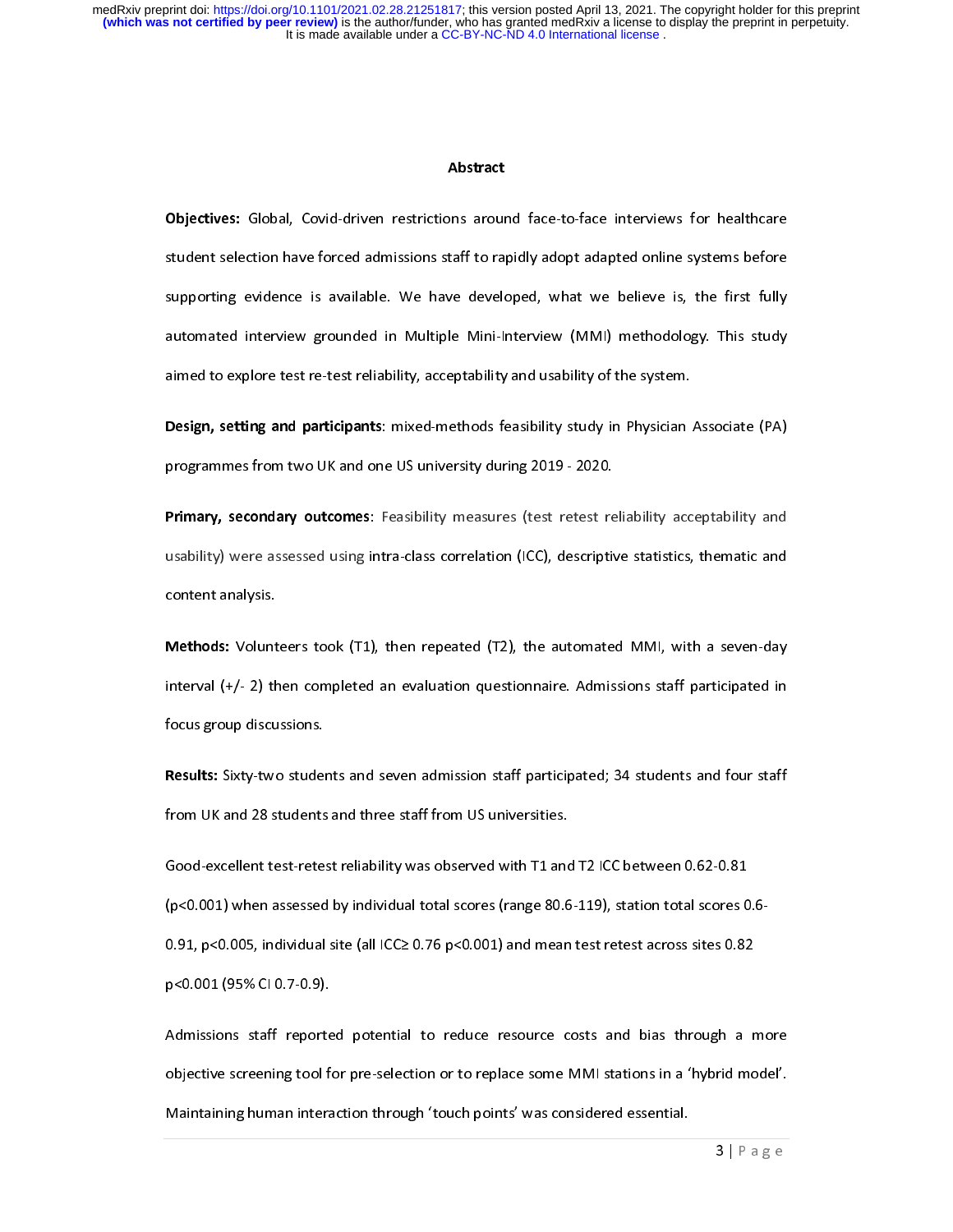Concepts chosen for dynamic probing needed to be appropriately tailored.<br>Conclusion: These preliminary findings suggest that the system is reliable, generating consistent scores for candidates and is acceptable to end-user **Conclusion:** These preliminary findings suggest that the system is a<br>consistent scores for candidates and is acceptable to end-users provided<br>are maintained. Thus, there is evidence for the potential of such an au<br>augment Conclusion: These preliminary findings suggest that the system is related, generating<br>consistent scores for candidates and is acceptable to end-users provided human touchpoints<br>are maintained. Thus, there is evidence for t consistent scheme scores for candidates and is acceptable to end-users processes.<br>The second of such an automated system to<br>augment healthcare student selection processes. augment healthcare student selection processes.<br>Natural of such a selection processes. augment healthcare student selection processes.<br>
The contract of the student selection processes.<br>
The contract of the contract of the student selection processes.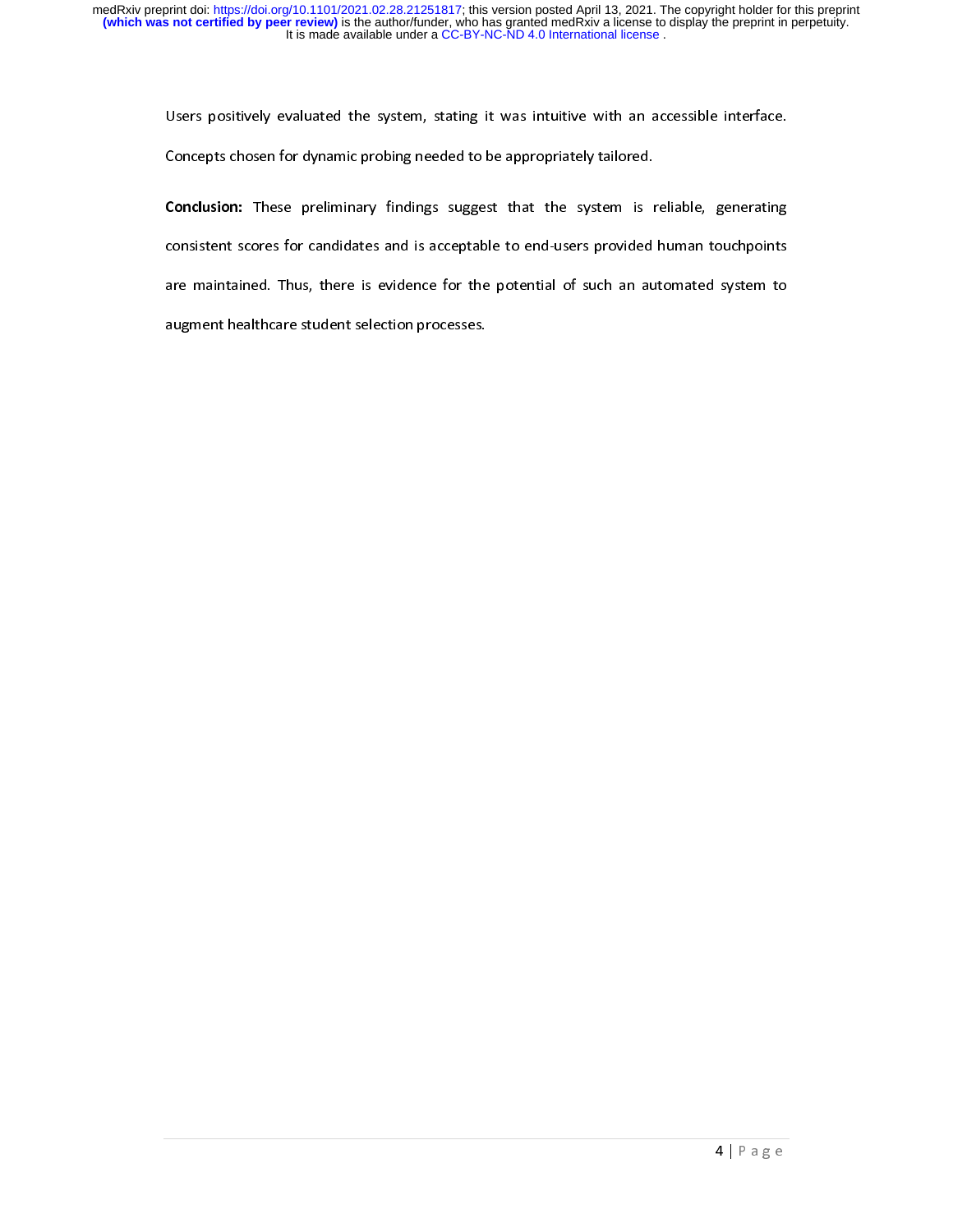#### Introduction

rapidly adapt to online systems<sup>1</sup>. The rate of change has outstripped published evidence, resulting in interview methods with largely unknown efficacy. Our responsibilities to ensure inclusive and robust processes have th rapidly adapt to online systems\*<br>resulting in interview methods wi<br>inclusive and robust processes hav<br>Pre-pandemic, candidate selectic<br>structures approaches including<br>interviewers<sup>3</sup>. This multi-station<br>forma and a unidire <sup>1</sup><br>
th largely unknown efficacy. Our responsibilities to ensure<br>
therefore never been more challenging to enact.<br>
In was predominantly face-to-face using unstructured or<br>
panel interviews, group interviews and multiple mi resulting and robust processes have therefore never been more challenging to enact.<br>
Pre-pandemic, candidate selection was predominantly face-to-face using unstructured or<br>
structures approaches including panel interviews, Pre-pandemic, candidate selection was predominantly face-to-face using unstructures<br>structures approaches including panel interviews, group interviews and mult<br>interviews (MMIs)<sup>2</sup>. MMIs are series of short, focused intera structures approaches including panel interviews, group interviews and multiple mininterviews (MMIs)<sup>2</sup>. MMIs are series of short, focused interactions with a number of different interviewers<sup>3</sup>. This multi-station format interviews (MMIs)<sup>2</sup>. MMIs are series of short, focused interactions with a number of different<br>interviewers<sup>3</sup>. This multi-station format featuring scenario questions, tailored scoring pro<br>forma and a unidirectional flow interviews (MMIs)<sup>2</sup><br>interviewers<sup>3</sup>. Thi<br>forma and a unidir<br>impact of interview<br>role-defined attrib<br>questions and ben<br>along with other f<br>influenced by unint<br>Technology-facilita<br>limited evidence<br>including Skype m<br>panel int s multi-station format featuring scenario questions, tailored scoring pro<br>ectional flow of conversation is designed to mitigate against the potential<br>verbias<sup>3</sup>. MMI scenarios focus on random subject areas intended to asse

interviewers<br>forma and a<br>impact of interviewers<br>role-defined<br>questions and<br>along with o<br>influenced by<br>Technology-fa<br>limited evide<br>including Sky<br>panel intervie<br>fully express<br>makes the pi<br>have been dis<br>Beyond heal:<br>through t unidirectional flow of conversation is designed to mitigate against the potential<br>enviewer bias<sup>3</sup>. MMI scenarios focus on random subject areas intended to assess<br>attributes and values. This makes it more difficult for can impact of interviewer bias<sup>3</sup>. MMI scenarios focus on random subject areas intended to assess<br>role-defined attributes and values. This makes it more difficult for candidates to anticipate<br>questions and benefit from any pr impact of interviewer bias"<br>role-defined attributes anc<br>questions and benefit from<br>along with other face-to-fa<br>influenced by unintended b<br>Technology-facilitated inte<br>limited evidence that is<br>including Skype multiple r<br>pane It values. This makes it more difficult for candidates to anticipate<br>
1 any prior 'coaching' by preparing answers. None-the-less, MMIs<br>
ace methods are understood to be costly, resource intensive and<br>
iais intrinsic to hu questions and benefit from any prior 'coaching' by preparing answers. None-the-less, MMIs<br>along with other face-to-face methods are understood to be costly, resource intensive and<br>influenced by unintended bias intrinsic t independent of the face-to-face methods are understood to be costly, resource intensive and<br>influenced by unintended bias intrinsic to human assessment<sup>2</sup>.<br>Technology-facilitated interviews am to alleviate such cost and b and the with other instantional session of the simulation of the simulation of the simulation of the limited evidence that is available evaluating examples in healthcare student selection, including Skype multiple mini in influenced by unintended bias intrinsic to human assessment<sup>-</sup><br>Technology-facilitated interviews aim to alleviate such cost<br>limited evidence that is available evaluating examples ir<br>including Skype multiple mini interviews . If inited evidence that is available evaluating examples in healthcare student selection,<br>
including Skype multiple mini interviews (MMIs)<sup>4</sup>, asynchronous MMIs<sup>5</sup> and asynchronous<br>
panel interviews<sup>6</sup>, is inconclusive. F including Skype multiple mini interviews  $(MMIs)^4$ , asynchronous  $MMIs^5$  and asynchronous<br>panel interviews<sup>6</sup>, is inconclusive. For example, candidates report feeling that the ability to<br>fully express themselves is impaired including Skype multiple mini interviews (MMIs)<sup>4</sup><br>panel interviews<sup>6</sup>, is inconclusive. For example, ca<br>fully express themselves is impaired while others<br>makes the process more objective<sup>5</sup>. Recently the c<br>have been discu %, asynchronous MMIs<sup>5</sup><br>
ndidates report feeling<br>
s consider the absence<br>
challenges of conductin<br>
remains insubstantial.<br>
De resource and bias<br>
for example, use artifi<br>
xpressions and word ch that the ability to<br>
g of an interviewer<br>
g online interviews<br>
reduction achieved<br>
cial intelligence (AI)<br>
noice. They report a<br>  $\frac{1}{5} | P \circ g$  e panel interviews"<br>fully express the<br>makes the proces<br>have been discuss<br>Beyond health p<br>through technolo<sub>i</sub><br>to analyse candid reporting<br>
smore objective<sup>5</sup>. Recently the challenges of conducting online interviews<br>
sed<sup>7,8</sup> but detailed evaluation data remains insubstantial.<br>
rofessions, multinationals describe resource and bias reduction achieve

makes the process more objective<sup>5</sup>. Recently the challenges of conducting online interviews<br>have been discussed<sup>7,8</sup> but detailed evaluation data remains insubstantial.<br>Beyond health professions, multinationals describe makes the process more objective"<br>have been discussed<sup>7,8</sup> but detailed e<br>Beyond health professions, multin<br>through technology-enhanced inter<br>to analyse candidates' interviews ba evaluation data remains insubstantial.<br>
ationals describe resource and bias reduction achieved<br>
views. Unilever, for example, use artificial intelligence (AI)<br>
ased on facial expressions and word choice. They report a<br>
5 | have been discussed<sup>2,8</sup> but detailed evaluation data remains insubstantial.<br>Beyond health professions, multinationals describe resource and bias<br>through technology-enhanced interviews. Unilever, for example, use artif<br>to Beyond health professions, manufactured activity contains the first contribution and the temperature of through technology-enhanced interviews. Unilever, for example, use artificial intelligence (AI) to analyse candidates to analyse candidates' interviews based on facial expressions and word choice. They report a<br> $5 | P a g e$ to analyse candidates' interviews based on facial expressions and word choice. They report a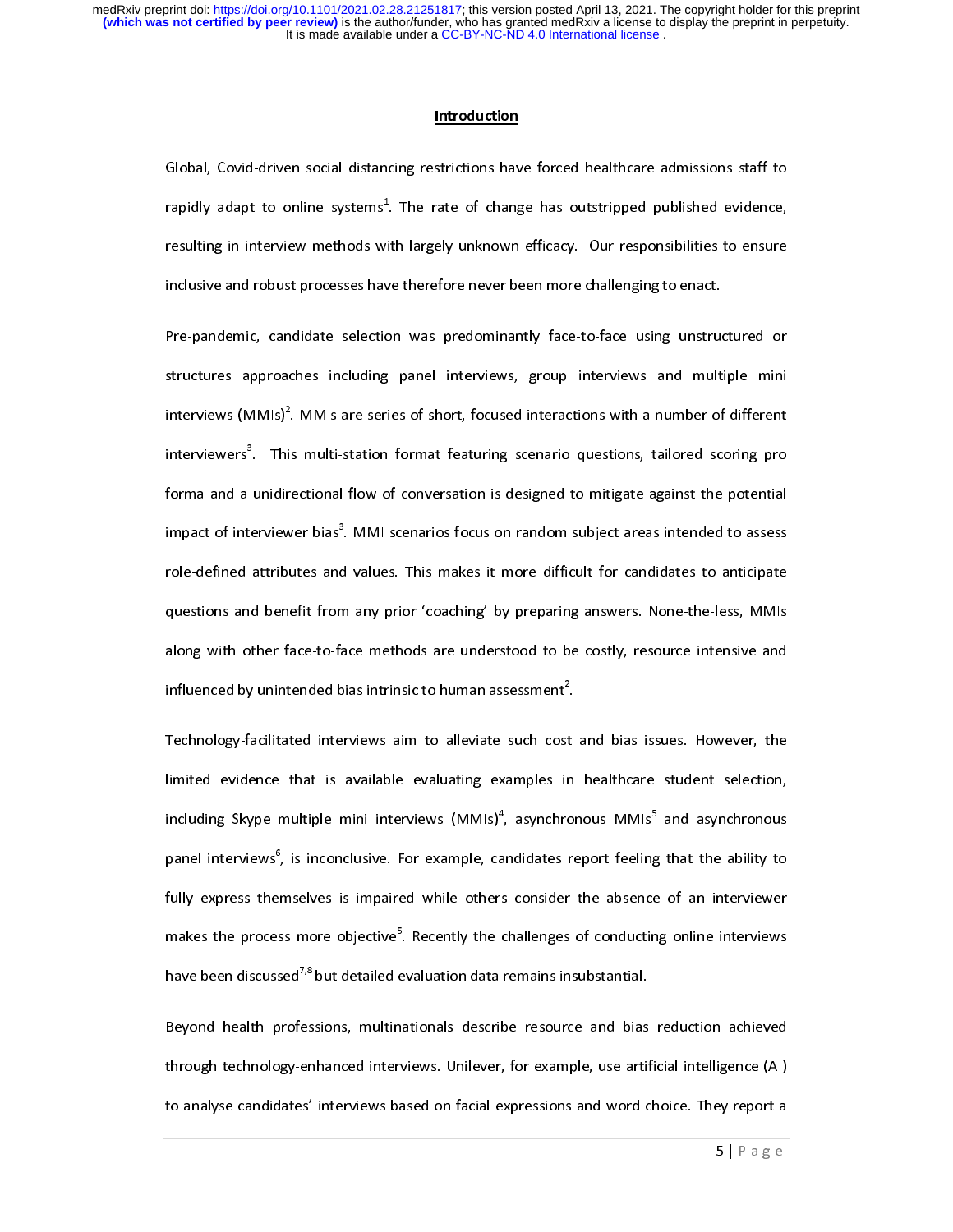50% cost-reduction and 16% increase in diversity hiring<br>interviews and reduced opportunity for unconscious bias<br>draw causal inferences from these insights, but they rem<br>professions selection where facilitating fairness is There is insufficient evidence to<br>
in potentially relevant to health<br>
tional priority area<sup>10</sup>.<br>
gy in healthcare admissions was<br>
significant number of cohorts.<br>
lieve is the first known automated<br>
nprove cost-efficiency draw causal inferences from these insights, but they remain potentially relevant to health<br>professions selection where facilitating fairness is an international priority area<sup>16</sup>.<br>Nonetheless, pre-pandemic, the use of onli professions selection where facilitating fairness is an international priority area<sup>10</sup>.<br>Nonetheless, pre-pandemic, the use of online technology in healthcare admissions was<br>exploratory with efficacy yet to be formally est professions selection where facilitating fairness is an international priority area<sup>21</sup>.<br>Nonetheless, pre-pandemic, the use of online technology in healthcare adexploratory with efficacy yet to be formally established in a Exploratory with efficacy yet to be formally established in a significant number of cohorts.<br>This paper presents preliminary evaluation of, what we believe is the first known automated<br>interview grounded in MMI methodology exploration, the behinding procedure of controlled the first known autominated in the first constrained in the first constrained in the first constrained in a unintended bias associated with human assessments as well as ov interview grounded in MMI methodology, intended to improve cost-efficiency and reduce<br>unintended bias associated with human assessments as well as overcome social distancing<br>restrictions.<br>Our automated interview emulates t interview is associated with human assessments as well as overcome social distancing<br>restrictions.<br>Our automated interview emulates the principles of face-to-face MMIs<sup>3</sup> where interview<br>content is analysed for the demonst restrictions.<br>Our automated interview emulates the principles of face-to-face MMIs<sup>3</sup> where interview<br>content is analysed for the demonstration of role-defined values and attributes, but not by a<br>buman. An advanced, custom Current is an and the matter<br>ontent is an an an an an an an angle is also detected<br>evidence of minimum ware intended<br>for allocated in Figure 1.<br>interviews is videoconfere Our automated interview emulates the principles of face-to-face MMIs"<br>content is analysed for the demonstration of role-defined values and attrib<br>human. An advanced, custom-built digital system combining validated<br>despoke utes, but not by a<br>off-the-shelf' and<br>mining) to identify<br>view content. A<br>vided to assessors<br>check the reasons<br>em is summarised<br>ly adapted online<br>to a person using<br>1MI scenarios.<br>6 | Page the demonstrand and a mediated for the demonstration of relationships and the demonstration of relationships and despote technologies uses techniques of natural language processing (text mining) to identify evidence of con bespoke technologies uses techniques of natural language processing (text mining) to identify<br>evidence of construct relevant attributes and values from narrative interview content. A<br>minimum word limit is required to enab bespoke of construct relevant attributes and values from narrative interview content. A<br>minimum word limit is required to enable this in-depth analysis. Results provided to assessors<br>are intended to help inform selection d minimum word limit is required to enable this in-depth analysis. Results provided to assessors<br>are intended to help inform selection decisions where the ability to sense-check the reasons<br>for allocated scores makes for a t are intended to help inform selection decisions where the ability to sense-check the reasons<br>for allocated scores makes for a transparent decision-support tool. The system is summarised<br>in Figure 1. The difference between for allocated scores makes for a transparent decision-support tool. The system is summarised<br>in Figure 1. The difference between our automated interview and currently adapted online<br>interviews is that it provides for a fu For a figure 1. The difference between our automated interview and currently adapted online<br>interviews is that it provides for a fully automated interview as opposed to a person using<br>videoconference technology to facilit in Figure 1. The difference between our automated interview<br>interviews is that it provides for a fully automated interview a<br>videoconference technology to facilitate a human-assessed inter<br>videoconference technology to fac and currently a supposed to a person using<br>view using MMI scenarios.<br> $6 | P \text{ a } g \text{ e}$ interference technology to facilitate a human-assessed interview using MMI scenarios.<br>Videoconference technology to facilitate a human-assessed interview using MMI scenarios.<br>6 | P a g e videoconference technology to facilitate a human-assessed interview using MMI scenarios.<br>
6 | P a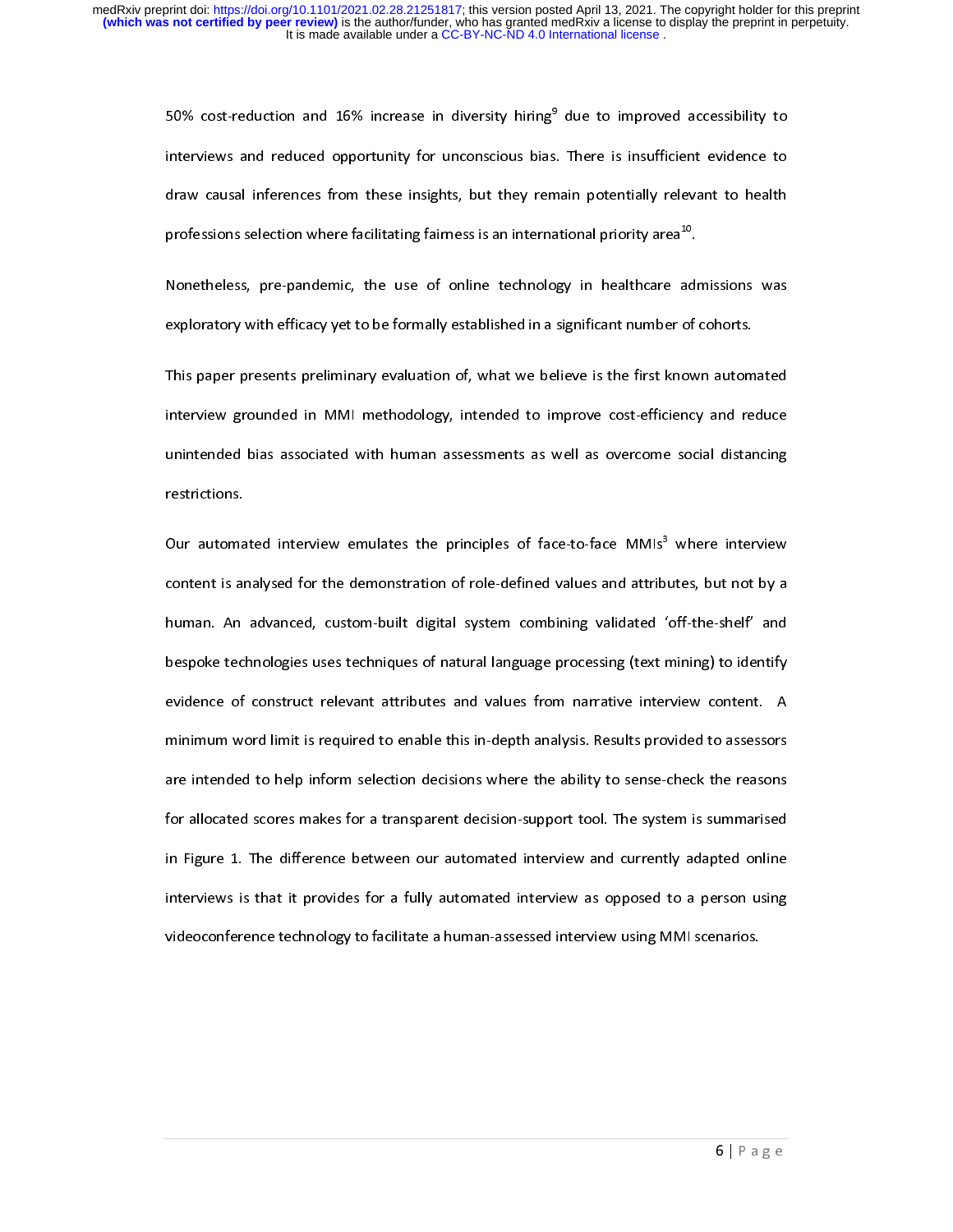Figure 1 Diagrammatic representation of the automated interview

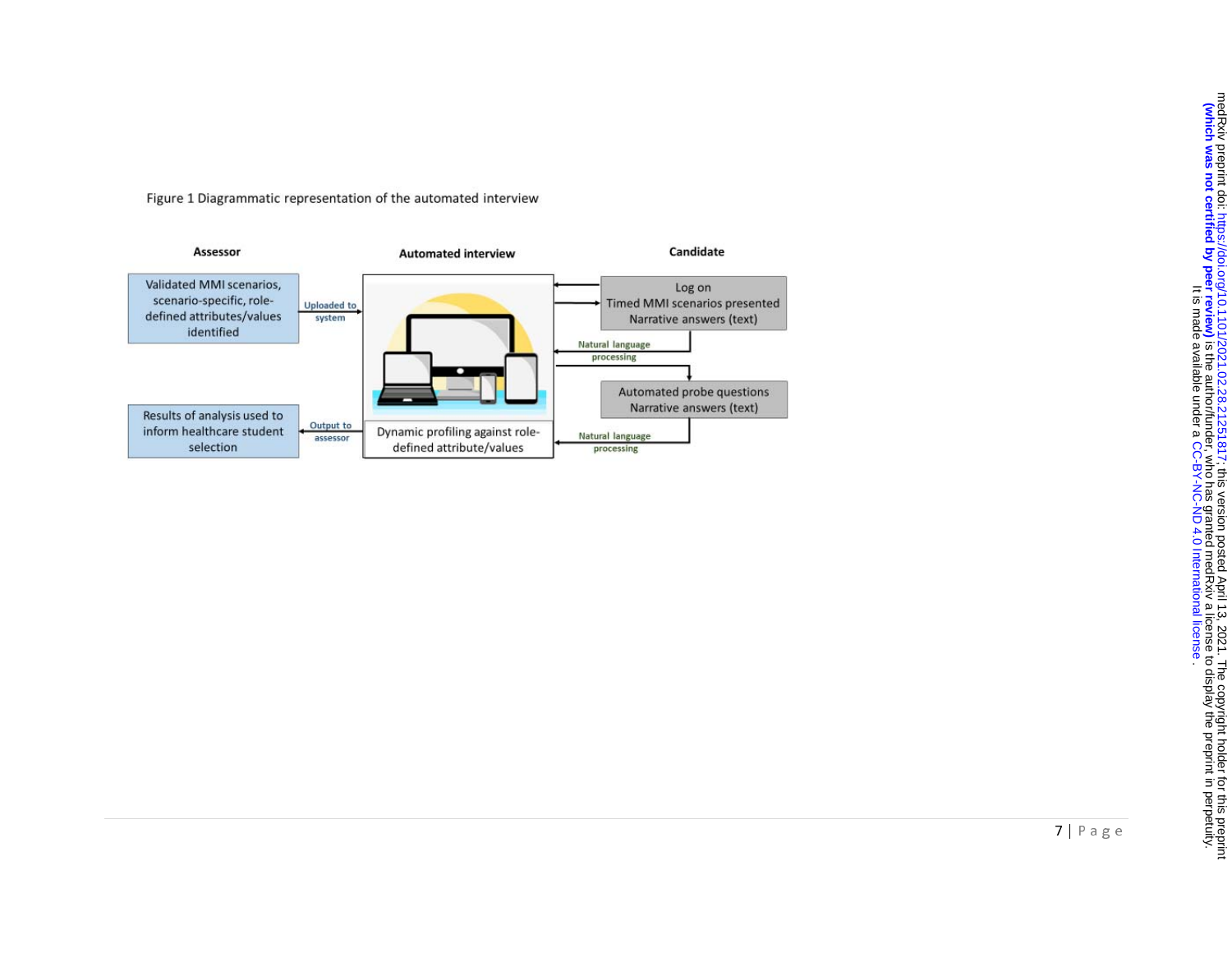#### Methods

# Design

The development and feasibility study between January 2018-<br>January 2020. This paper focuses on the outcomes of the feasibility study (April 2019 –<br>December 2019) which aimed to evaluate the usability, acceptability and te took planuary 2020. This paper focuses on the outcomes of the feasibility study (April 2019 –<br>December 2019) which aimed to evaluate the usability, acceptability and test re-test reliability<br>of our automated interview syst December 2019) which aimed to evaluate the usability, acceptability and test re-test reliability<br>of our automated interview system in admissions to Physician Associate (PA) programmes in<br>two UK and one US university. For c Of our automated interview system in admissions to Physician Associate (PA) programmes in<br>two UK and one US university. For completeness, prior work is summarised in Table 1.<br>Table 1 Scoping and pre-test activity

# Table 1 Scoping and pre-test activity



 $\frac{1}{2}$ This dual paradigmatic, dialectical enquiry<sup>11</sup> was underpinned by Olsen and Eoyang' Complex<br>Adaptive Systems (CAS) model<sup>12</sup>. The pragmatic, 'evolving' systems approach enabled<br>refinements to be made to the system from t Adaptive Systems (CAS) model<sup>--</sup>. The pragmatic, evolving systems approach enabled<br>
refinements to be made to the system from theoretical conception to deployable system<br>  $8 | P a g e$ refinements to be made to the system of the system from the system of the system of the system of the system of the system of the system of the system of the system of the system of the system of the system of the system o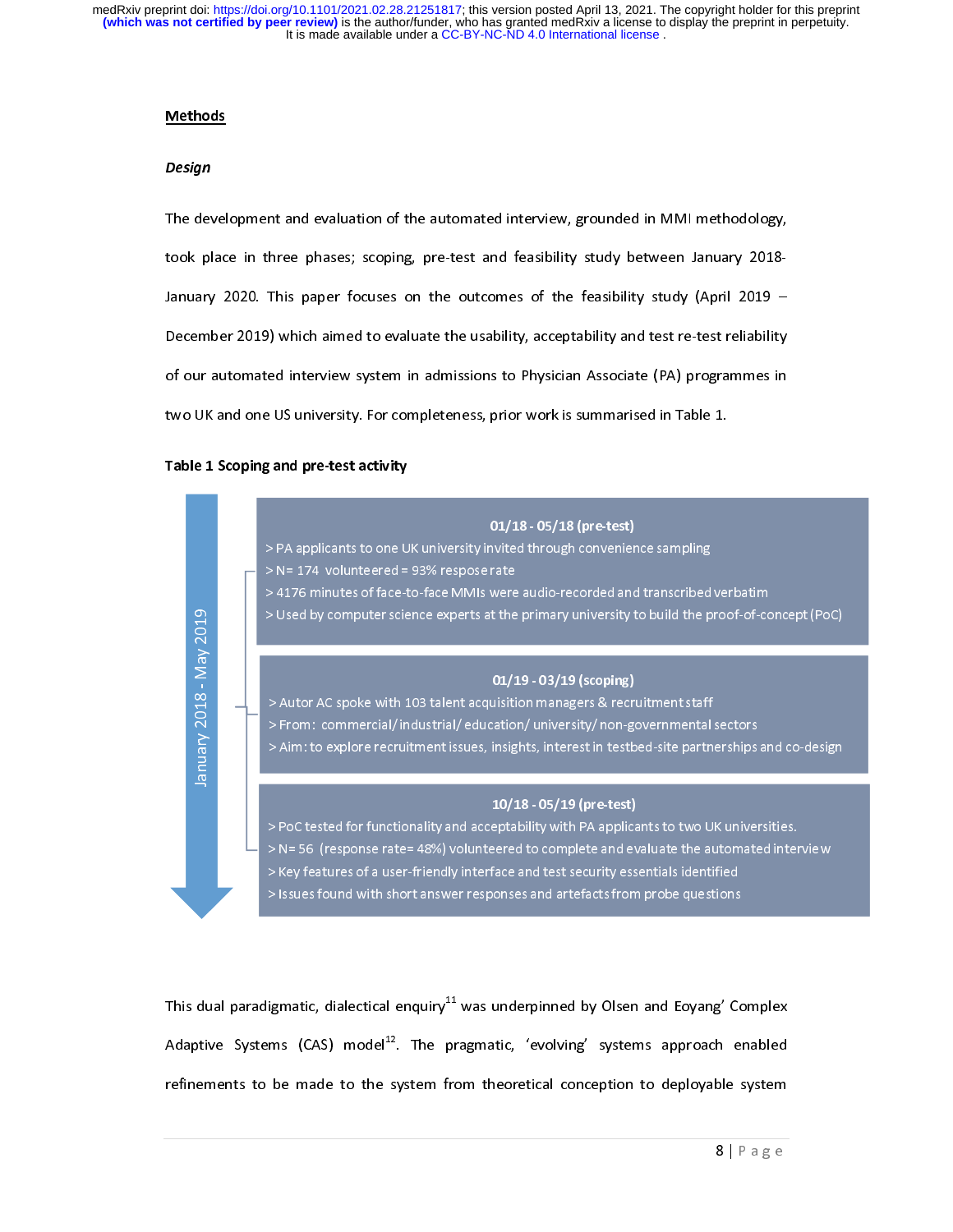aligned with meeting the challenges of developing and piloting a new approach for which<br>there was no known precedent.<br>Participants aligned with meeting with meeting the challenges of the challenges of the challenges of the challenges of the participants<br>DK universities were invited to act as testbed sites using an MMI Expert Group network. In the

#### **Participants**

**Participants**<br>UK universities were invited to a<br>US, an invitation was sent to PA

US, an invitation was sent to PA programme admissions leads through a national network.<br>Admissions staff leading PA student selection at collaborating testbed sites worked with the<br>research team to facilitate setting up th Admissions staff leading PA student selection at collaborating testbed sites worked with<br>research team to facilitate setting up the automated interview including supplying site-spe<br>scenarios. Administration start leading PA statistic leading Particle in the statistic in the statistic metric in the student state in the student state in the student selection state of the students were at collaborating universitie

scenarios.<br>Volunteers to take the automated interview were recruited through non-probability<br>convenience sampling from PA students at collaborating universities between April 2019 –<br>December 2019 in the pre-pilot applicant Volunteers<br>convenien<br>December<br>this brougl Convenience sampling from PA students at collaborating universities between April 2019 –<br>December 2019. In the pre-pilot, applicants to PA programmes were invited to participate, but<br>this brought challenges to applicants a December 2019. In the pre-pilot, applicants to PA programmes were invited to participate, but<br>this brought challenges to applicants and staff on already stressful interview days. Therefore,<br>study recruitment was broadened The pre-pilot of the pre-pilot of the pre-pilot of the pre-pilot of this brought challenges to applicants and staff on already stressful interview days. Therefore, study recruitment was broadened to include first year PA s tudy recruitment was broadened to include first year PA students. This approach aligned with<br>the study aims because, at this stage, we were interested in test re-test performance against<br>successive automated interview scor study recruitment was because, at this stage, we were interested in test re-test performance against<br>successive automated interview scores, deemed an essential step prior to validity testing with<br>five' applicants. successive automated interview scores, deemed an essential step prior to validity testing with<br>
"live" applicants.<br>
Universities who already used MMIs and first year PA students at collaborating test-bed sites<br>
mot inclusi

Successive automated interview scores in the material step prior to validity testing with<br>"Universities who already used MMIs and first year PA students at collaborating test-bed sites<br>met inclusion criteria. Universities Universities who<br>met inclusion crinvolved in the<br>from the study The inclusion criteria. Universities who did not use MMIs and PA students who had been<br>involved in the scoping/pre-pilot development of the automated interview were excluded<br>from the study.<br>Deta collection met include the studies who had not use MMIS and PA students who had not use  $\frac{1}{2}$ <br>involved in the scoping/pre-pilot development of the automated interview were excluded<br>from the study.<br>Data collection from the study.<br>From the study.<br>PA students took part at a designated date, time, and venue with secure computer access and

# Data collection

)<br>**Data collection**<br>PA students too<br>stable Wi-Fi. The Stable Wi-Fi. They completed four MMI-style scenarios using the automated interview system,<br>g  $\vert$  P a g e stable Wi-Fi. They complete four Mi-style scenarios using the automated interview system, and the automated in<br>Second interview system, and the automated interview system, and the automated interview system, and the automa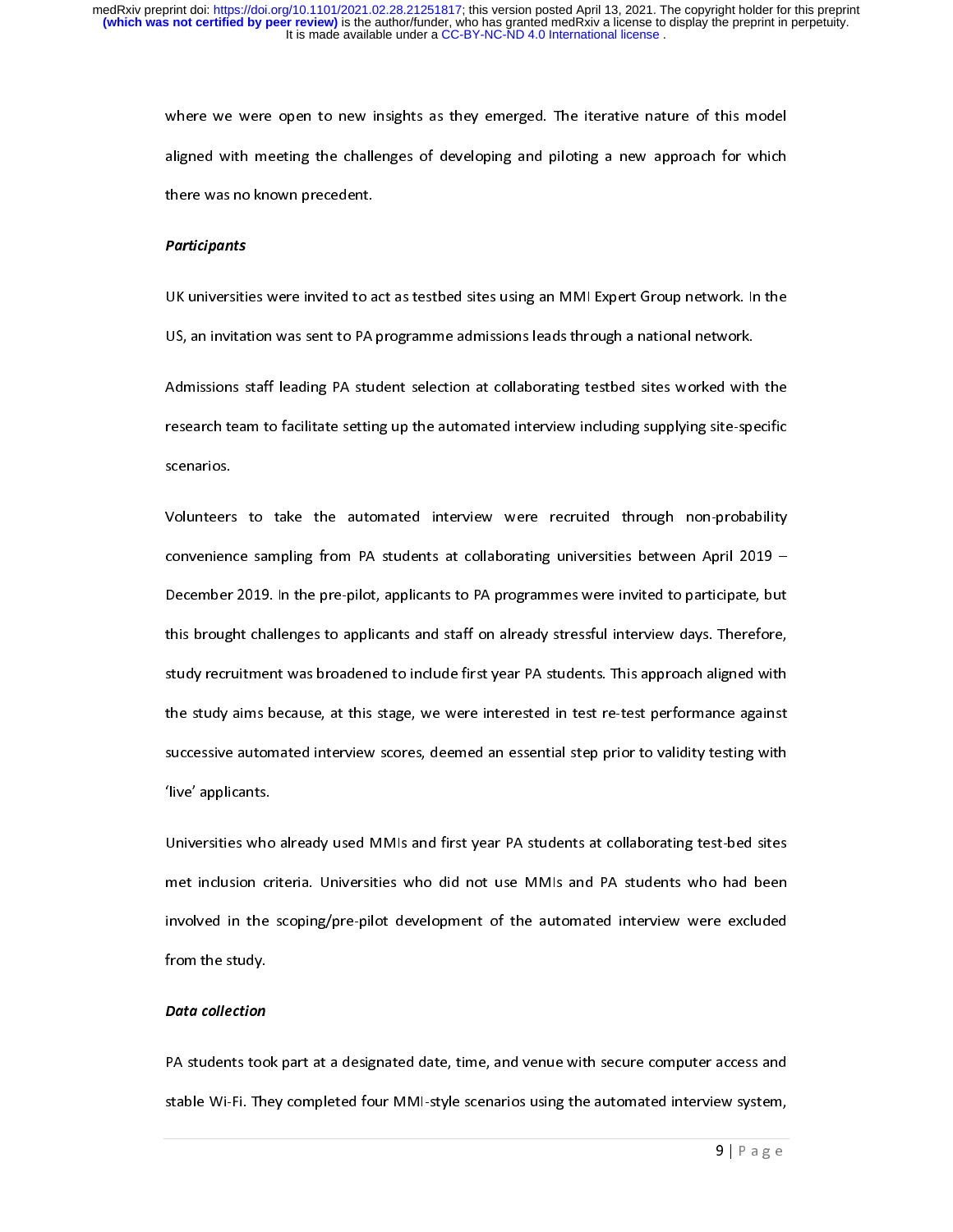additional time if required (T1). Using text responses (as opposed to oral) was a pragmatic<br>decision taken at this stage as we were interested in the 'real time' capability of the system<br>and wanted to be confident in captu decision taken at this stage as we were interested in the 'real time' capability of the system<br>and wanted to be confident in capturing responses. Scenarios were site-specific, the content<br>being replications of the face-toand wanted to be confident in capturing responses. Scenarios were site-specific, the content<br>being replications of the face-to-face MMI scenarios used to interview students during their<br>'live' selection. For test re-test e being replications of the face-to-face MMI scenarios used to interview students during their<br>'live' selection. For test re-test evaluation, volunteers were asked to repeat the same four<br>scenarios one week later (± 2 days, Five' selection. For test re-test evaluation, volunteers were asked to repeat the same four<br>scenarios one week later (± 2 days, T2) under similar conditions as T1, thereby minimising<br>carry-over effect and the impact of an scenarios one week later (± 2 days, T2) under similar conditions as T1, thereby minimising<br>carry-over effect and the impact of any 'learning'<sup>13</sup>.<br>Admissions staff participated in site-specific focus groups to elicit acce

carry-over effect and the impact of any 'learning'<sup>13</sup>.<br>Admissions staff participated in site-specific focus groups to elicit acceptability perspectives,<br>defined according to Nielsen  $(1993)^{14}$ . An *a priori* topic guid carry-over effect and the impact of any 'learning'<br>Admissions staff participated in site-specific focus<br>defined according to Nielsen (1993)<sup>14</sup>. An *a priori*<br>views of the system itself and automation in candida defined according to Nielsen  $(1993)^{14}$ . An *a priori* topic guide facilitated exploration of their<br>views of the system itself and automation in candidate selection.<br>To explore usability<sup>14</sup> students completed a study-s

defined according to Nielsen (1993)<sup>14</sup>. An *a priori* topic guide facilitated exploration of their<br>views of the system itself and automation in candidate selection.<br>To explore usability<sup>14</sup> students completed a study-spec To explore usability<sup>14</sup> students completed a study-specifity immediately following T2. The questionnaire contained a mixt<br>Likert scales and open text formats. To explore usability students completed a study-specific evaluation questionnaire<br>immediately following T2. The questionnaire contained a mixture of closed questions with<br>Likert scales and open text formats.<br>Analysis Likert scales and open text formats.<br>Analysis<br>Automated interview scores for each of the attributes/values were summed at T1 and T2 for

# Analysis

Likert scales and open team text<br>Analysis<br>Automated interview scores for each<br>each candidate per station and acros Automated interview scores for the attributes, takes intervalues at the and test<br>each candidate per station and across stations. Descriptive statistics were explored, and test<br>retest reliability was assessed using the intr retest reliability was assessed using the intraclass correlation coefficient (ICC) two-way mixed<br>model<sup>15</sup>. Individual total scores, station total scores, per site and mean scores for T1 and T2 a<br>presented. All analysis wa Euclidean and Cosine measures.<sup>16</sup> model<sup>--</sup>. Individual total scores, station total scores, per site and mean scores for T1 and T2 are<br>presented. All analysis was performed in Stata v16. Scores for attribute/value comparisons at<br>T1 and T2 were also verifie presented. All and T2 were also verified using multidimensional distance measures including Manhattan,<br>Euclidean and Cosine measures.<sup>16</sup><br>Staff focus group discussions were transcribed verbatim and thematic analysis<sup>17</sup> pe

Euclidean and Cosine measures.<sup>16</sup><br>Staff focus group discussions were transcribed verbatim and thematic analysis<sup>17</sup> performed k<br>author XX, who was not otherwise involved in the study. This involved reading the transcrip Euclidean and Cosine measures.<br>Staff focus group discussions were<br>author XX, who was not otherwise Staff focus group discussions were transcribed verbatim and thematic analysis aperformed by<br>10 author XX, who was not otherwise involved in the study. This involved reading the transcripts<br>10 | P a g e  $10 |P \text{ a } g$  e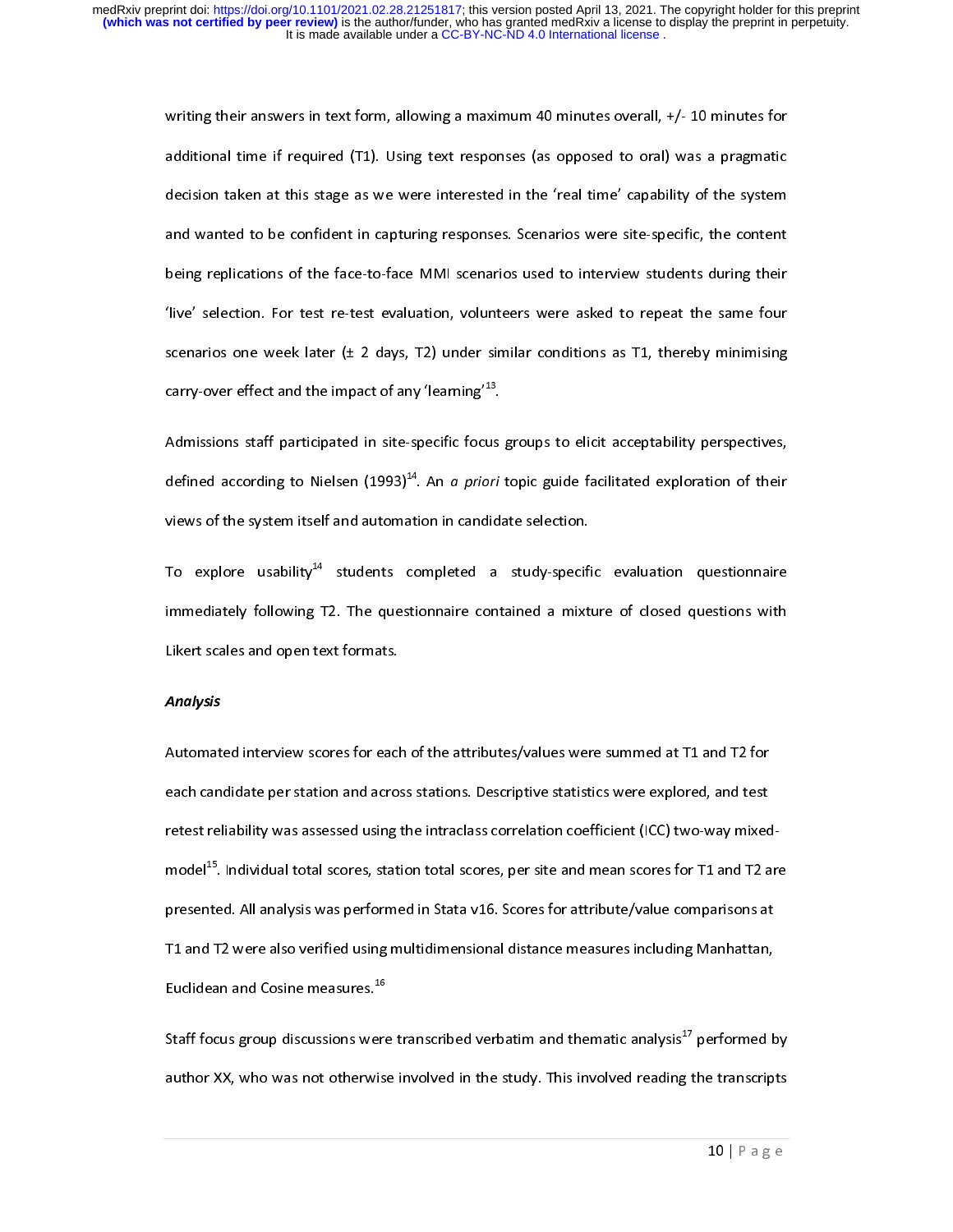were reviewed, and coding conflicts resolved collaboratively with research team member,<br>author XX.<br>Descriptive statistics of students' characteristics and views are presented. Qualitative content

were reviewed.<br>
Summary and the XX.<br>
Descriptive statistics of students' characteristics and views are presented. Qualitative content<br>
analysis<sup>18</sup> was performed on open-ended questions to elicit students' perspectives of Descriptive<br>analysis<sup>18</sup> \<br>automated analysis<sup>18</sup> was performed on open-ended questions to elicit students' perspectives of the automated interview software usability.<br>Results analysis Was performed on open-ended questions to elicit students perspectives of the<br>automated interview software usability.<br>Results

# **Results**

# Sample characteristics

and the control of the software<br>Results<br>Sample characteristics<br>A total of 62 first year PA students from

UK2: n = 17, US n = 28), representing 52% average uptake across sites.<br>English was the first language of over 70% of student participants. US students differed<br>demographically from those at the two UK sites, with a more e English was the first language of over 70% of student participant<br>demographically from those at the two UK sites, with a more even dis<br>lower proportion of females, and being predominantly white. In the U Engly demographically from those at the two UK sites, with a more even distribution of age groups,<br>lower proportion of females, and being predominantly white. In the UK universities, over 80%<br>of participants were under 30 dower proportion of females, and being predominantly white. In the UK universities, over 80%<br>of participants were under 30 years of age, and over 59% were female with greater ethnic<br>diversity. Volunteers had some prior ex of participants were under 30 years of age, and over 59% were female with greater ethnic<br>diversity. Volunteers had some prior exposure to pre-selection online assessment systems,<br>including University Clinical Aptitude Test diversity. Volunteers had some prior exposure to pre-selection online assessment systems,<br>including University Clinical Aptitude Test<sup>19</sup> in the UK and CASPer<sup>20</sup> in the US, but not a fully<br>automated interview (Table 2). including University Clinical Aptitude Test<sup>19</sup> in the UK and CASPer<sup>20</sup> in the US, but not a fully automated interview (Table 2). including University Clinical Aptitude Test Tim the UK and CASPer20 in the US, but not a fully<br>automated interview (Table 2).  $\sum_{i=1}^{n}$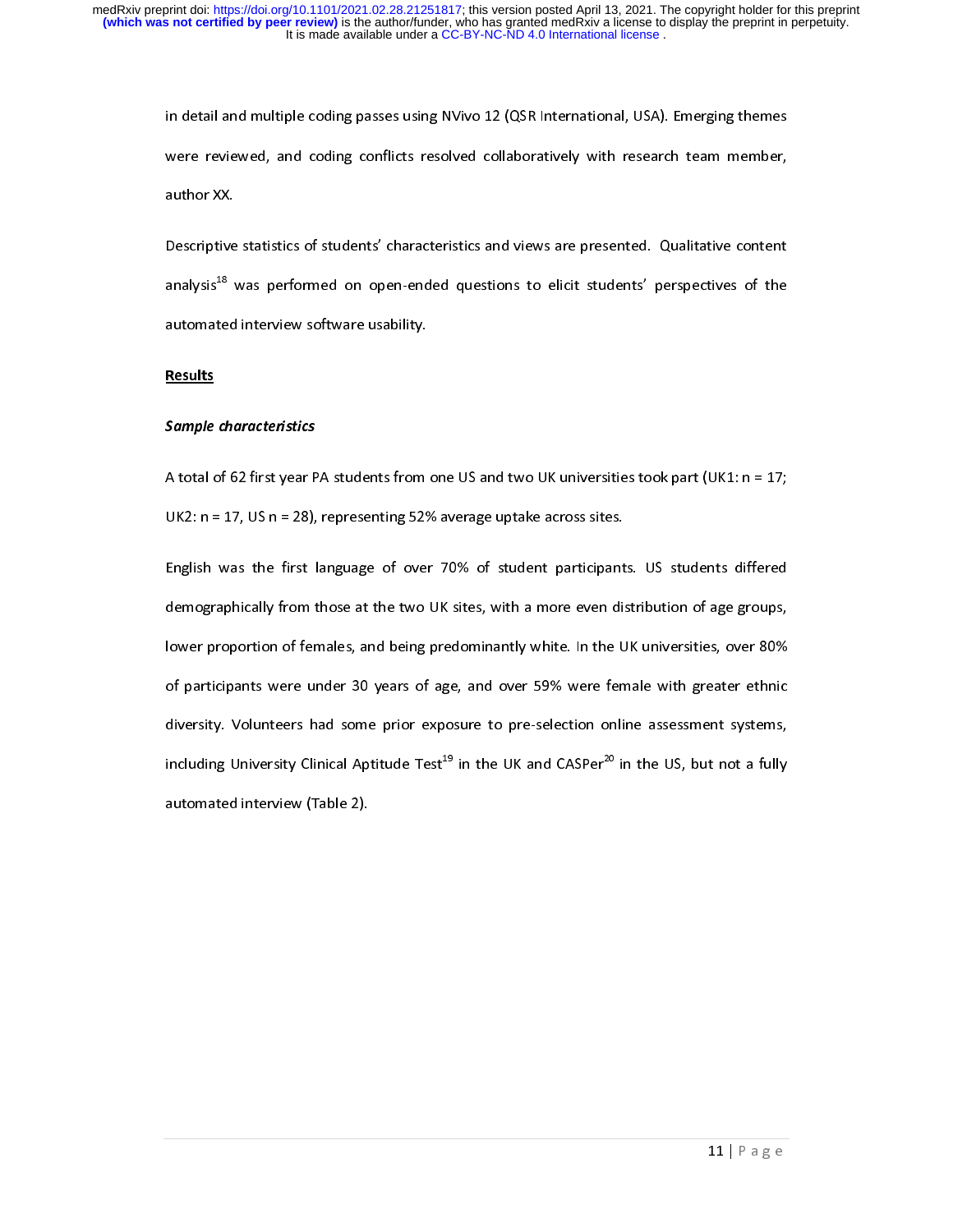|                                                                                                             |                                               | $US (n = 28)$                                    | $UK1 (n = 17)$                                | $UK2 (n = 17)$                                  |
|-------------------------------------------------------------------------------------------------------------|-----------------------------------------------|--------------------------------------------------|-----------------------------------------------|-------------------------------------------------|
| English as a first language                                                                                 |                                               | 22 (78.6%)                                       | 12 (70.6%)<br>Missing $n = 1$                 | 14 (82.4%)<br>Missing $n = 2$                   |
| Gender                                                                                                      | Female                                        | 12 (42.9%)                                       | 10 (58.8%)                                    | 15 (88.2%)                                      |
| <b>Age Group</b>                                                                                            | Under 30<br>30 and above                      | 14 (50%)<br>14 (50%)                             | 14 (82.4%)<br>3(17.6%)                        | 15 (88.2%)<br>2(11.8%)                          |
| Ethnicity                                                                                                   | White<br>Asian<br><b>Black</b><br>Mixed/Other | 15 (53.6%)<br>2(7.14%)<br>$0(0\%)$<br>10 (35.7%) | 7 (41.2%)<br>7(41.2%)<br>3(17.6%)<br>$0(0\%)$ | 5(29.4%)<br>3(17.6%)<br>6(35.3%)<br>$2*(11.8%)$ |
| How helpful did you find the instructions? Median (IQR, skewness)                                           |                                               | $3.5(1, -0.651)$                                 | $3(1.5, -0.237)$                              | 3(0, 0.051)                                     |
| How intuitive was the system?<br>Median (IQR, skewness)                                                     |                                               | 4 (1.00, -0.796)                                 | 3(1.00, 0.115)                                | $3(1.00, -0.855)$                               |
| How did probe questions relate to overall scenario presented at the<br>beginning?<br>Median (IQR, skewness) |                                               | 3(1, 0.584)                                      | 2(1, 1.035)                                   | 2(1.5, 0.054)                                   |
| Were the probes helpful in allowing you to expand on the answer?<br>Median (IQR, skewness)                  |                                               | 2 (0.75, 0.578)                                  | 2(1, 0.741)                                   | 2(0.5, 0.057)                                   |
| Timer                                                                                                       | Less than 3 minutes                           | 3(10.7%)                                         | $1(5.9\%)$                                    | $0(0\%)$                                        |
|                                                                                                             | 3 to 5 minutes                                | 13 (46.4%)                                       | 9 (52.9%)                                     | 3(17.6%)                                        |
|                                                                                                             | 5 minutes or more                             | 12 (42.9%)                                       | 7 (41.2%)                                     | 14 (82.4%)                                      |
| Previous experience of online assessment                                                                    |                                               | 13 (46.4%)                                       | 2(11.8%)                                      | 3(17.6%)                                        |

Table 2. User Characteristics (n = 62 students)

Likert scales rated 1-4 with 1 representing a negative statement e.g. not helpful at all and 2 to 4 ranging from least positive e.g. sometimes helpful to most positive e.g. always helpful) \* Includes Other – Prefer not to say.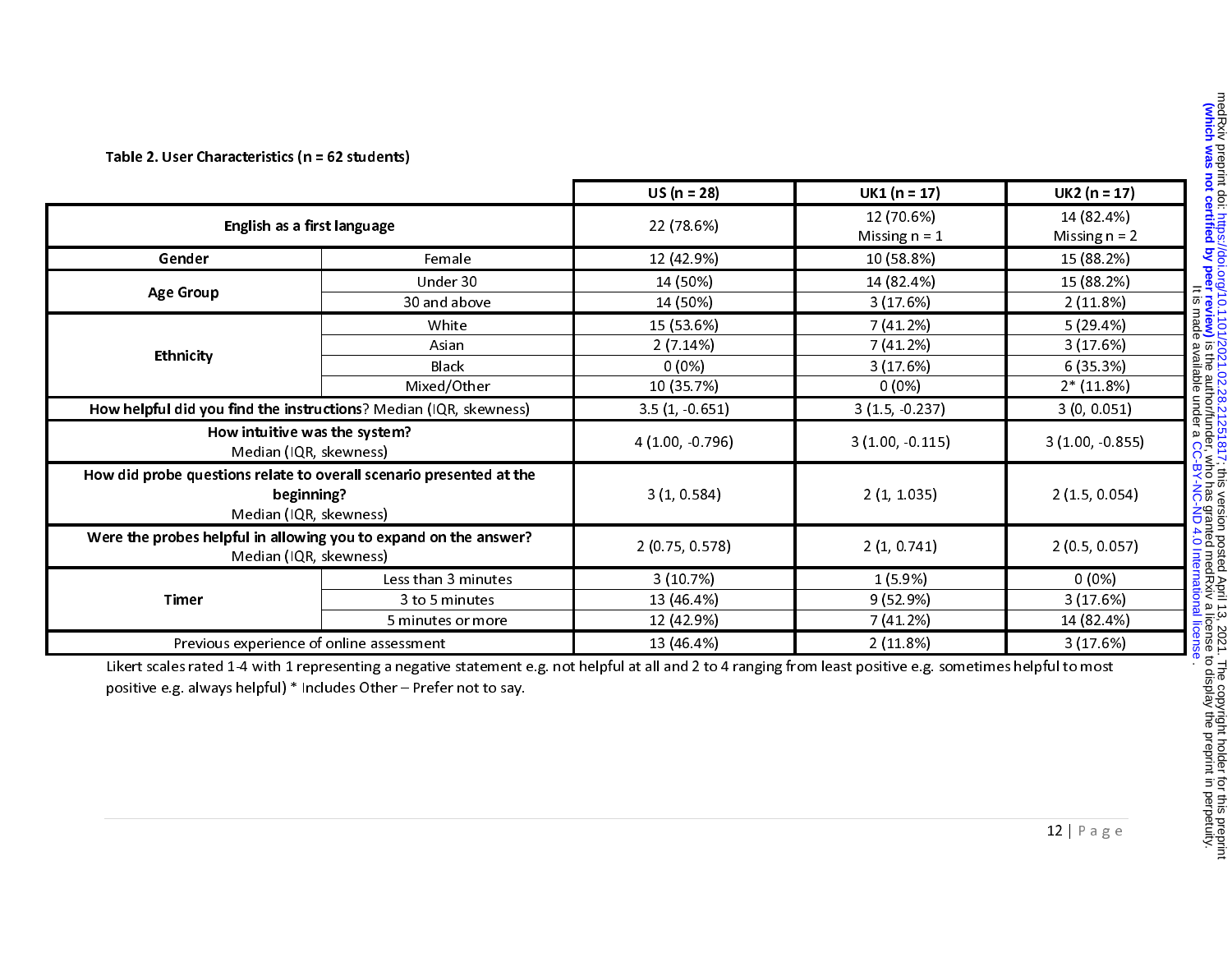#### Test retest evaluation

English and one are applied to the seven participants and one american Asian. There was a gender imbalance with six female<br>
anticipants and one male and all were over 40 years of age.<br>
Fest retest evaluation<br>
Complete dat participants and one male and all were over 40 years of age.<br> **Fest retest evaluation**<br>
Complete data including automated interview scores were available for 57/62 (92%) participants (US<br>
n= 26, UK1 n = 14, UK2 n = 17). T

# Table 3 Intraclass correlations between Test 1 and Test 2 per station, individual and across sites

| <b>Test retest evaluation</b>                                                                      |                                                      |                                                                                                    |         |                                                                                                        |
|----------------------------------------------------------------------------------------------------|------------------------------------------------------|----------------------------------------------------------------------------------------------------|---------|--------------------------------------------------------------------------------------------------------|
| Complete data including automated interview scores were available for 57/62 (92%) participants (US |                                                      |                                                                                                    |         |                                                                                                        |
|                                                                                                    |                                                      |                                                                                                    |         | $n=$ 26, UK1 $n=$ 14, UK2 $n=$ 17). Two volunteers were unable to finish the retest in US for personal |
|                                                                                                    |                                                      | reasons; attrition at the other sites was due to incomplete/missing data.                          |         |                                                                                                        |
|                                                                                                    |                                                      |                                                                                                    |         |                                                                                                        |
|                                                                                                    |                                                      | Good-excellent reliability was demonstrated with T1 and T2 intra-class correlation (ICC) between   |         |                                                                                                        |
|                                                                                                    |                                                      | 0.62-0.81, p<0.001 when assessed by individual total scores (range 80.6-119), station total scores |         |                                                                                                        |
|                                                                                                    |                                                      | 0.82 p<0.001 (95% CI 0.7-0.9). Table 3. Manhattan, Euclidean and Cosine measures showed intra-     |         | between 0.6-0.91, p<0.005, individual site (all ICC≥ 0.76 p<0.001) and mean test retest across sites   |
|                                                                                                    |                                                      | candidate consistency was generally stronger than T1/T2 inter-candidate comparisons.               |         |                                                                                                        |
|                                                                                                    |                                                      |                                                                                                    |         |                                                                                                        |
|                                                                                                    |                                                      | Table 3 Intraclass correlations between Test 1 and Test 2 per station, individual and across sites |         |                                                                                                        |
|                                                                                                    | ICC per station (total scores) at T1 and T2 per site |                                                                                                    |         |                                                                                                        |
| Test bed site<br>$US n=26$                                                                         | ICC T1 and T2                                        | 95% CI                                                                                             | P value |                                                                                                        |
| Station 1                                                                                          | .77                                                  | 38 87                                                                                              | .001    |                                                                                                        |
| Station 2                                                                                          | .60                                                  | .06 81                                                                                             | .008    |                                                                                                        |
| Station 3                                                                                          | .78                                                  | 49 89                                                                                              | .000    |                                                                                                        |
| Station 4                                                                                          | 75                                                   | 45 89                                                                                              | .000    |                                                                                                        |
|                                                                                                    |                                                      |                                                                                                    |         |                                                                                                        |
| UK2 n=17                                                                                           |                                                      |                                                                                                    |         |                                                                                                        |
| Station 1                                                                                          | .80                                                  | 30.87                                                                                              | .001    |                                                                                                        |
| Station 2                                                                                          | .79                                                  | 44 93                                                                                              | .001    |                                                                                                        |
| Station 3                                                                                          | .91                                                  | 74 97                                                                                              | .000    |                                                                                                        |
|                                                                                                    | 74                                                   | 29 91                                                                                              | .005    |                                                                                                        |
| Station 4                                                                                          |                                                      |                                                                                                    |         |                                                                                                        |
| UK1 n=14                                                                                           |                                                      |                                                                                                    |         |                                                                                                        |
| Station 1                                                                                          | .43                                                  | 79.82                                                                                              | .164    |                                                                                                        |
| Station 2                                                                                          | 52                                                   | 49 85                                                                                              | .098    |                                                                                                        |
| Station 3                                                                                          | .73                                                  | 16 91                                                                                              | .012    |                                                                                                        |
| Station 4                                                                                          | .02                                                  | $-16 - 73$                                                                                         | 374     |                                                                                                        |
|                                                                                                    |                                                      |                                                                                                    |         | $13$   P a g e                                                                                         |
|                                                                                                    |                                                      |                                                                                                    |         |                                                                                                        |
|                                                                                                    |                                                      |                                                                                                    |         |                                                                                                        |
|                                                                                                    |                                                      |                                                                                                    |         |                                                                                                        |
|                                                                                                    |                                                      |                                                                                                    |         |                                                                                                        |
|                                                                                                    |                                                      |                                                                                                    |         |                                                                                                        |
|                                                                                                    |                                                      |                                                                                                    |         |                                                                                                        |
|                                                                                                    |                                                      |                                                                                                    |         |                                                                                                        |
|                                                                                                    |                                                      |                                                                                                    |         |                                                                                                        |
|                                                                                                    |                                                      |                                                                                                    |         |                                                                                                        |
|                                                                                                    |                                                      |                                                                                                    |         |                                                                                                        |
|                                                                                                    |                                                      |                                                                                                    |         |                                                                                                        |
|                                                                                                    |                                                      |                                                                                                    |         |                                                                                                        |
|                                                                                                    |                                                      |                                                                                                    |         |                                                                                                        |
|                                                                                                    |                                                      |                                                                                                    |         |                                                                                                        |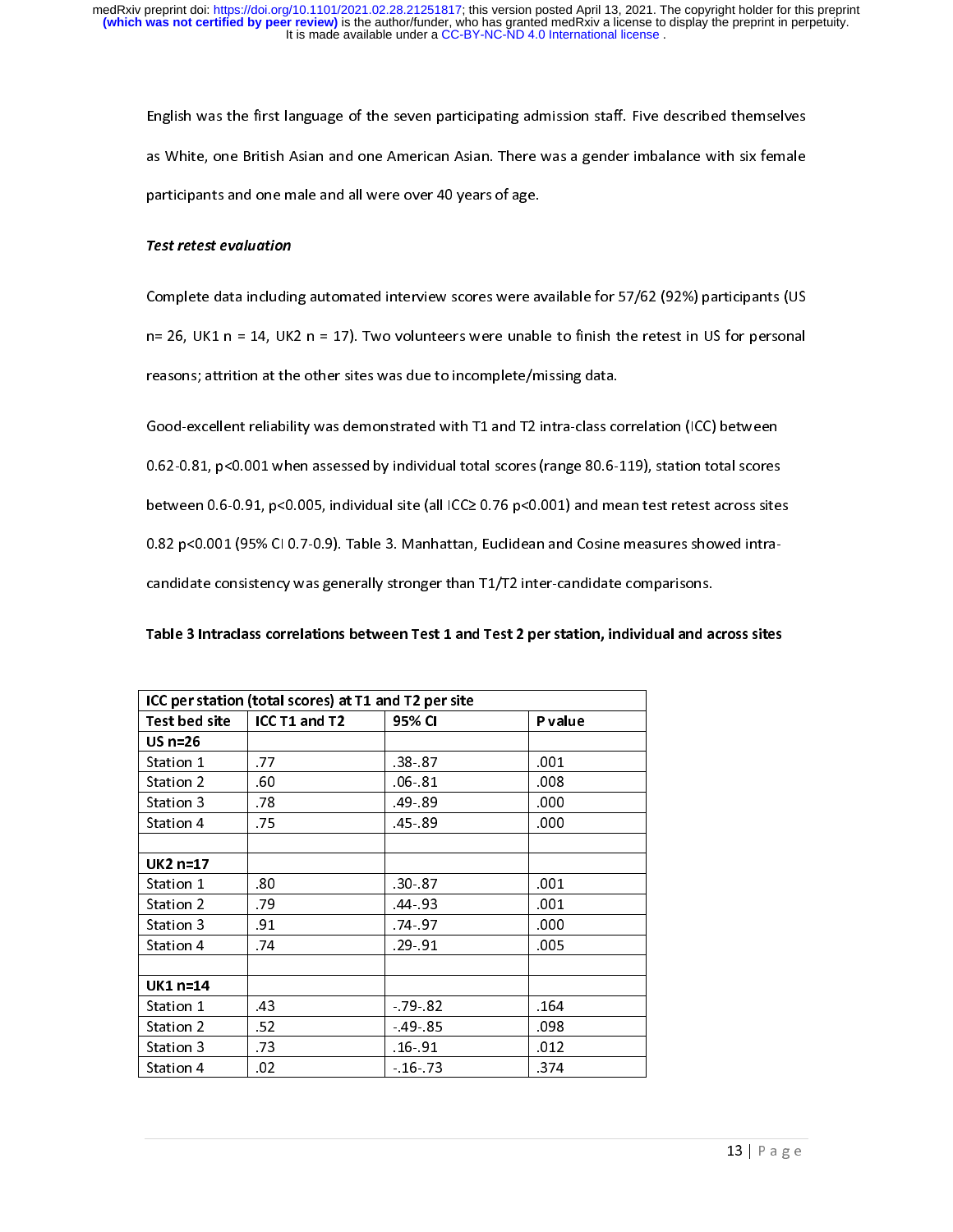| Test site          | T1 mean      | T2 mean      | <b>ICC of total</b> | <b>ICC</b> average | P value |
|--------------------|--------------|--------------|---------------------|--------------------|---------|
|                    | (SD)         | (SD)         | scores per          | (95% CI)           |         |
|                    |              |              | student (95% CI)    |                    |         |
| US $n = 26$        | 104.3 (5.49) | 102.9 (7.93) | 0.65(0.35, 0.82)    | 0.79(0.52,         | < 0.001 |
|                    |              |              |                     | 0.90)              |         |
| $UK2 n = 17$       | 100.2 (7.84) | 99.7 (6.32)  | 0.81(0.55, 0.93)    | 0.89(0.71,         | < 0.001 |
|                    |              |              |                     | 0.96)              |         |
| $UK1n = 14$        | 97.3(6.91)   | 99.2 (9.40)  | $0.62$ (0.15, 0.86) | 0.76(0.27,         | 0.007   |
|                    |              |              |                     | 0.92)              |         |
| All sites $n = 57$ | 101.4(7.1)   | 101.0(7.9)   | 0.70(0.54, 0.81)    | 0.82(0.70,         | < 0.001 |
|                    |              |              |                     | 0.90               |         |

#### **Acceptability**

#### Hybrid or Screening tool

UK2 n= 17 100.2 (7.84) 99.7 (6.32) 0.81 (0.55, 0.93) 0.80<br>
UK1 n= 14 97.3 (6.91) 99.2 (9.40) 0.62 (0.15, 0.86) 0.75 (0.27,<br>
0.89)<br>
UK1 n= 14 97.3 (6.91) 99.2 (9.40) 0.62 (0.15, 0.86) 0.76 (0.27,<br>
All sites n= 57 101.4 (7. 0.90)  $\sqrt{0.001}$ <br>0.007<br> $\sqrt{0.001}$ <br> $\sqrt{0.001}$ <br>2 n =<br>nalysis<br>tation<br>s neede<br>ing: fac  $2(0.11)$ <br>
UK1 n= 14  $37.3(6.91)$   $39.2(9.40)$   $0.62(0.15, 0.86)$   $0.76(0.27, 0.87)$ <br>
All sites n= 57  $101.4(7.1)$   $101.0(7.9)$   $0.70(0.54, 0.81)$   $0.82(0.70, 0.92)$ <br>
All sites n= 57  $101.4(7.1)$   $101.0(7.9)$   $0.70(0.54,$ 0.27,<br>
0.27,<br>
0.92)<br>
0.70,<br>
0.90)<br>
K1 n<br>
erged<br>
x as an tion p<br>
yise<br>
sus st<br>
perso<br>
ion in paralling <0.001 All sites n= 57 101.4 (7.1) 101.0 (7.9) 0.70 (0.54, 0.81) 0.82 (0.70, 0.92)<br>
Acceptability<br>
Seven admissions staff participated in three focus groups (US n = 3, UK1 n<br>
representing all those who were approached. The follo marry (0.70, 0.90)<br>
(0.70, 0.90)<br>
(0.90)<br>
(1.92)<br>
(1.92)<br>
(1.92)<br>
(1.92) 0.001<br>
n =<br>
alysis<br>
ation<br>
need<br>
ng: fac<br>
ool wi<br>
MMIs. Acceptability<br>
Seven admissions staff participated in three focus groups (US  $n = 3$ , UK1 n<br>
representing all those who were approached. The following key themes emerged<br>
the discussions, illustrated in Table 4.<br>
Hybrid or K1 n<br>erged<br>as an tion p<br>or torm<br>vise<br>sus st<br>persodion in<br>thervies<br>to the t 2 n =<br>nalysis<br>tation<br>s neede<br>ing: fac<br>port th<br>or as a<br>tool wi<br>MMIs.<br>ected f Alst the face Alst Chine Alst the face of the service of the service of the service of the service of the service of the service of the service of the service of the service of the service of the service of the service of the service of the servic representing all those who were approached. The following key themes emerged from analysis of<br>the discussions, illustrated in Table 4.<br>Hybrid or Screening tool<br>Admissions staff from all three universities felt the system c the discussions, illustrated in Table 4.<br>
Hotel discussions, illustrated in Table 4.<br>
Admissions staff from all three universities felt the system could be adopted as an augmentation to<br>
in-person interviews in a hybrid a Hybrid or Screening tool<br>Admissions staff from all three univer<br>in-person interviews in a hybrid appi<br>some degree of human involvement.<br>to-face contact with an interviewe<br>automated interview ensuring techn<br>opportunity for In-person interviews in a hybrid approach. There was agreement that selection processes needed<br>some degree of human involvement. It was suggested this could take several forms including: face-<br>to-face contact with an inte isome degree of human involvement. It was suggested this could take several forms including: face-<br>to-face contact with an interviewer for MMI stations; people to supervise and support the<br>automated interview ensuring tec

to the sum of the matrice of the sum substant, people to supervise and support and substants and a<br>papertunity for prospective students and faculty staff to meet one-another in person.<br>Admissions staff also saw a place for by apportunity for prospective students and faculty staff to meet one-another in person.<br>
Admissions staff also saw a place for the automated interview as a pre-selection interview tool with<br>
potential to mitigate some of Figures 3.1 The staff also saw a place for the automated interview as a pre-selection interpotential to mitigate some of the resource costs of conducting face-to-face interview<br>was thought that greater focus could then be Potential to mitigate some of the resource costs of conducting face-to-face interviews like MMIs. It<br>was thought that greater focus could then be directed at differentiating between those selected for<br>final interview, red mas thought that greater focus could then be directed at differentiating between those selected for final interview, reducing the number of interviews having to be conducted by staff.<br>All admissions staff felt it was impor

Final interview, reducing the number of interviews having to be conducted by staff.<br>All admissions staff felt it was important for the automated interview system to be able to measure<br>the same or broadly similar candidate All admissions staff felt it was important for the automated interview system to be<br>the same or broadly similar candidate qualities as MMIs in order to be suit the same or broadly similar candidate qualities as MMIs in order to be suitable as a direct<br>  $14 | P a g e$ the same or broadly similar candidate qualities as MMIS in order to be suitable as  $\frac{1}{4}$  in  $\frac{1}{4}$  in  $\frac{1}{4}$  in  $\frac{1}{4}$  in  $\frac{1}{4}$  in  $\frac{1}{4}$  in  $\frac{1}{4}$  in  $\frac{1}{4}$  in  $\frac{1}{4}$  in  $\frac{1}{4}$  in  $\frac{1}{4}$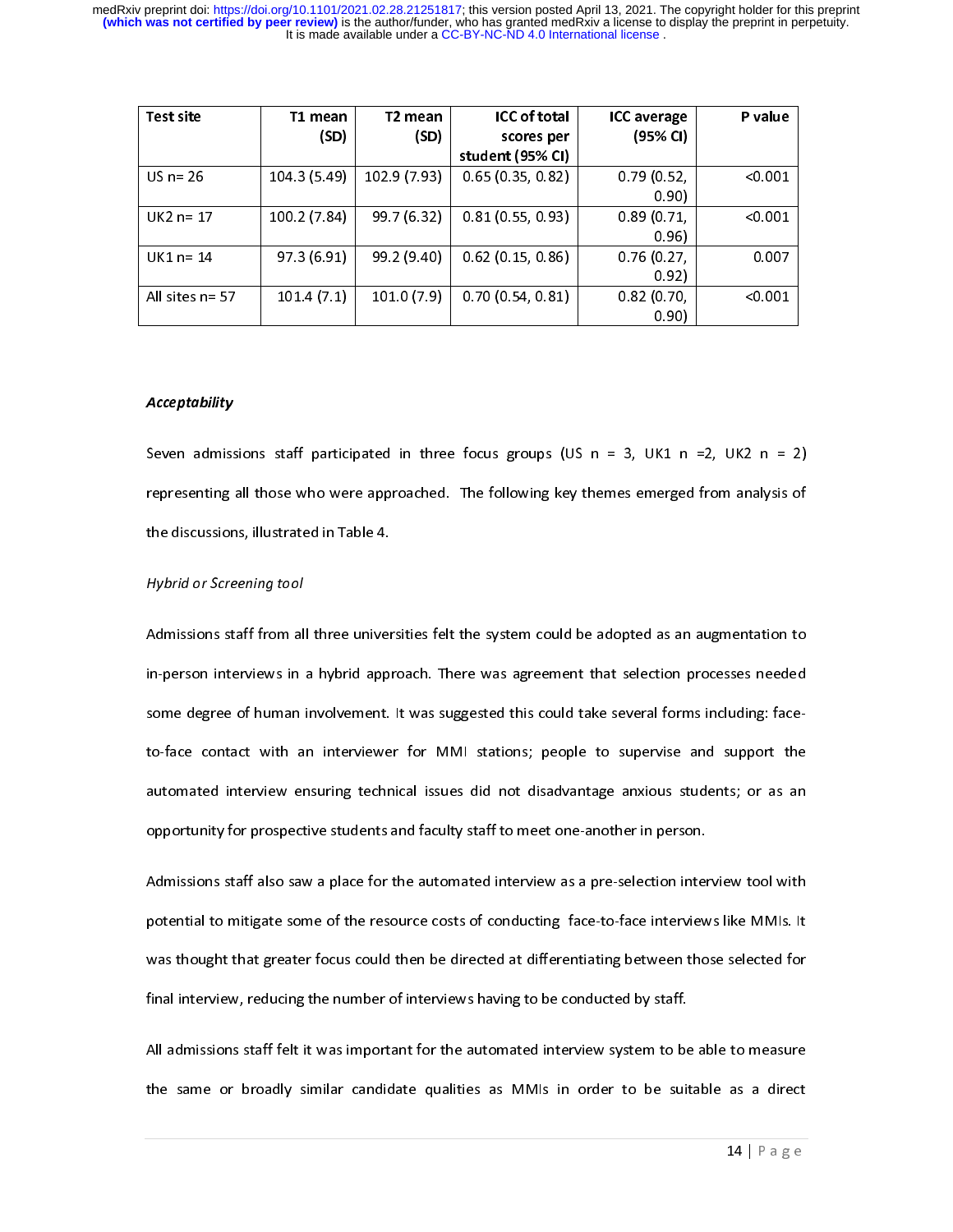# Objectivity and Bias

replace optimal selection of the desired candidates.<br>
Cobjectivity and Bias<br>
Reducing subjectivity and bias were perceived by admissions staff across sites to be the core benefit<br>
and appeal of the system through consisten

# Logistics

# Student Perspectives

Objectivity and Bias<br>Reducing subjectivity and bias were perceived by a<br>and appeal of the system through consistency of e<br>was thought that interviewer burden from volume i<br>increase the likelihood of bias emerging<sup>21</sup>, coul and appeal of the system through consistency of evaluation and scoring. As a pre-screening tool, it<br>and appeal of the system through consistency of evaluation and scoring. As a pre-screening tool, it<br>and thought that inter and should that interviewer burden from volume of MMIs, understood to exacerbate tiredness and<br>noresase the likelihood of bias emerging<sup>21</sup>, could be reduced.<br>Logistics<br>dimission staff felt applicants would manage well wit increase the likelihood of bias emerging<sup>21</sup>, could be reduced.<br>Logistics<br>Admission staff felt applicants would manage well with the automated interview interface because<br>of the increasingly widespread use of online select increase the likelihood of bias emerging"", could be reduced.<br>Logistics<br>Admission staff felt applicants would manage well with the<br>of the increasingly widespread use of online selection proce<br>literacy concerns relating to of the increasingly widespread use of online selection processes for e.g. part-time jobs. Technology<br>Ilteracy concerns relating to the ability of staff to respond to queries arising with a new system were<br>raised, particula of the increasing the increasing the increasing the increasing the increasing with a new system were raised, particularly in the US site.<br>
Student Perspectives<br>
Admission staff across universities acknowledged that intervi raised, particularly in the US site.<br>
Student Perspectives<br>
Admission staff across universities acknowledged that interviews can be stressful experiences and<br>
avoiding technical hiccups was an important priority. A positi Student Perspectives<br>Admission staff across universitie<br>avoiding technical hiccups was an<br>be essential. Some concerns were<br>not be well received by applicar<br>attitude towards the university.<br>Usability<br>All students who partic Admission stating actions was an important priority. A positive applicant experience was thought to<br>be essential. Some concerns were raised, particularly by UK1, that a computer-based interview may<br>not be well received by be essential. Some concerns were raised, particularly by UK1, that a computer-based interview may<br>not be well received by applicants compared to a face-to-face interview thereby impacting their<br>attitude towards the univer be essential and the concerns were raised, particularly by Some computer-based interview thereby impacting their<br>attitude towards the university.<br>Usability<br>All students who participated in the study (n=62) went on to compl

# **Usability**

not be well received by applicants compared to a factor interview interview interview that the miversity.<br>
Usability<br>
All students who participated in the study (n=62) went on to complete the post-automated interview<br>
eval **Usability**<br>All students who participated in<br>evaluation questionnaire.<br>. All students who participated in the study (n=62) went on to complete the post-automated interview evaluation questionnaire.<br> $15 | P a g e$ evaluation questionnaire.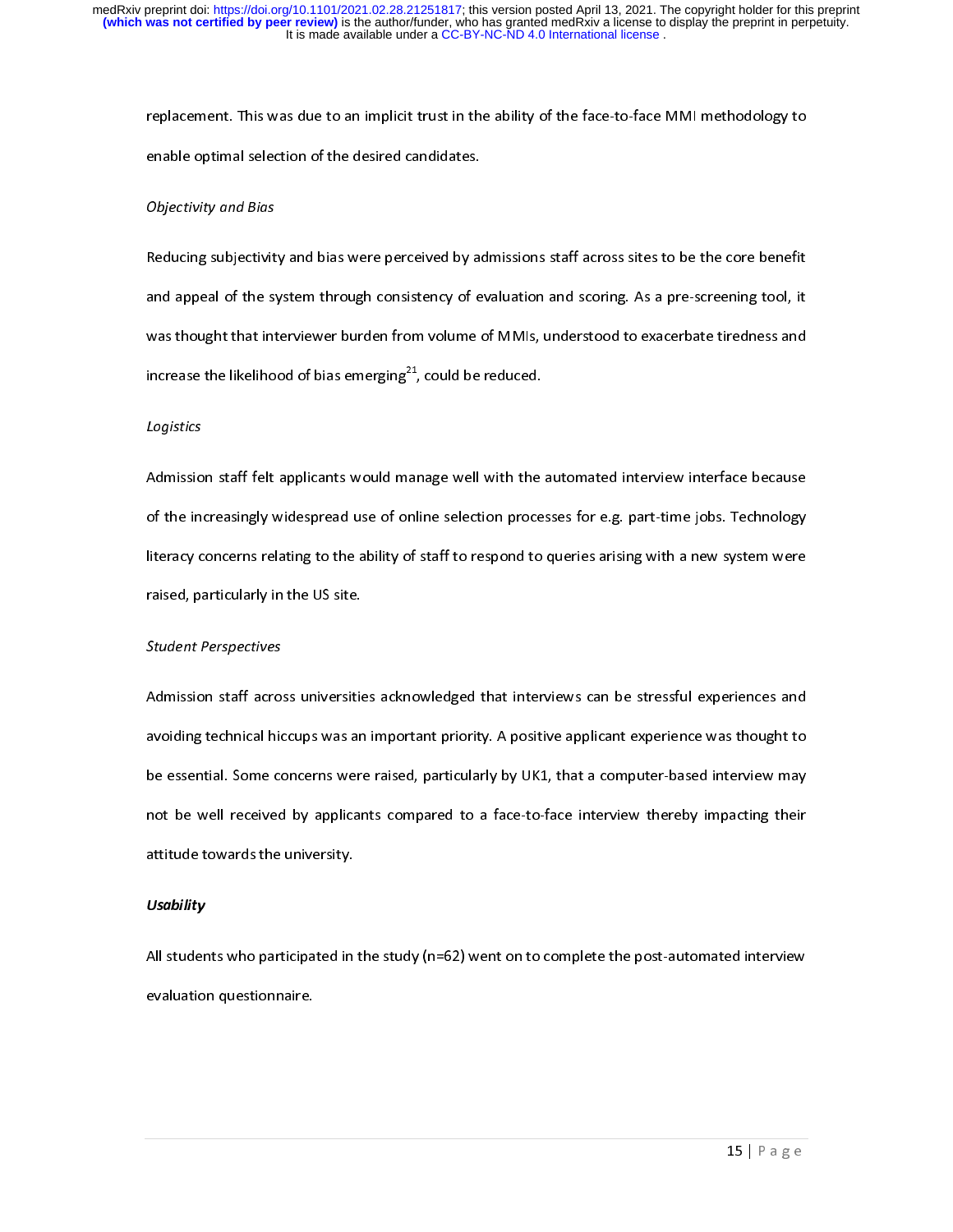and the intultiveness of the system stating it: "was very appealing", "easy to use" and "ran smoothly"<br>(Table 2).<br>Table 2).<br>When asked about the probe questions in terms of their relevance to the overall scenario and how<br>h (Table 2).<br>When asked about the probe questions in terms of their relevance to the overall scenario and how<br>helpful they were, responses were less positive with a median rating of 2 across all three sites, with<br>the excepti When ask<br>helpful the<br>the excep<br>suggested<br>always rel<br>reported t<br>Volunteer<br>most indi<br>majority c<br>47% - 599<br>need for<br>positive fe helpful they were, responses were less positive with a median rating of 2 across all three sites, with<br>the exception of the US university who were more positive. Open text questionnaire responses<br>suggested that the concept the exception of the US university who were more positive. Open text questionnaire responses suggested that the concepts chosen for students to expand on in the dynamic probing were not always relevant to the scenario or t suggested that the concepts chosen for students to expand on in the dynamic probing were not<br>always relevant to the scenario or their answer. Only 22.5% of volunteers (n = 14) across all sites<br>reported they felt the probe

subways relevant to the scenario or their answer. Only 22.5% of volunteers (n = 14) across all sites<br>reported they felt the probe questions were consistently tailored to their answers.<br>Volunteers felt that more rather than reported they felt the probe questions were consistently tailored to their answers.<br>
Yolunteers felt that more rather than less time was needed to respond to each of the scenarios, with<br>
most indicating a minimum of three reproducent that more rather than less time was needed to respond to each of the most indicating a minimum of three minutes was needed. Preferences varied majority of UK2 university students feeling they needed 5 minutes o most indicating a minimum of three minutes was needed. Preferences varied by site with the majority of UK2 university students feeling they needed 5 minutes or longer.<br>
47% - 59% of volunteers, across sites, wrote free te majority of UK2 university students feeling they needed 5 minutes or longer.<br>
47% - 59% of volunteers, across sites, wrote free text comments. Over half of these reiterated the<br>
need for targeted probe questions or sugges matorial students, across sites, wrote free text comments. Over half<br>need for targeted probe questions or suggestions for a reduced minimure<br>positive feedback as illustrated in Table 4.  $A$ <br>  $A$  and  $B$  of targeted probe questions or suggestions for a reduced minimum word limit alongside<br>
positive feedback as illustrated in Table 4.<br>  $\frac{16|P \text{ a ge}}{P}$ need for targeted probe questions or suggestions for a reduced minimum word limit alongside<br>positive feedback as illustrated in Table 4.<br>16 | P a g e positive feedback as illustrated in Table 4.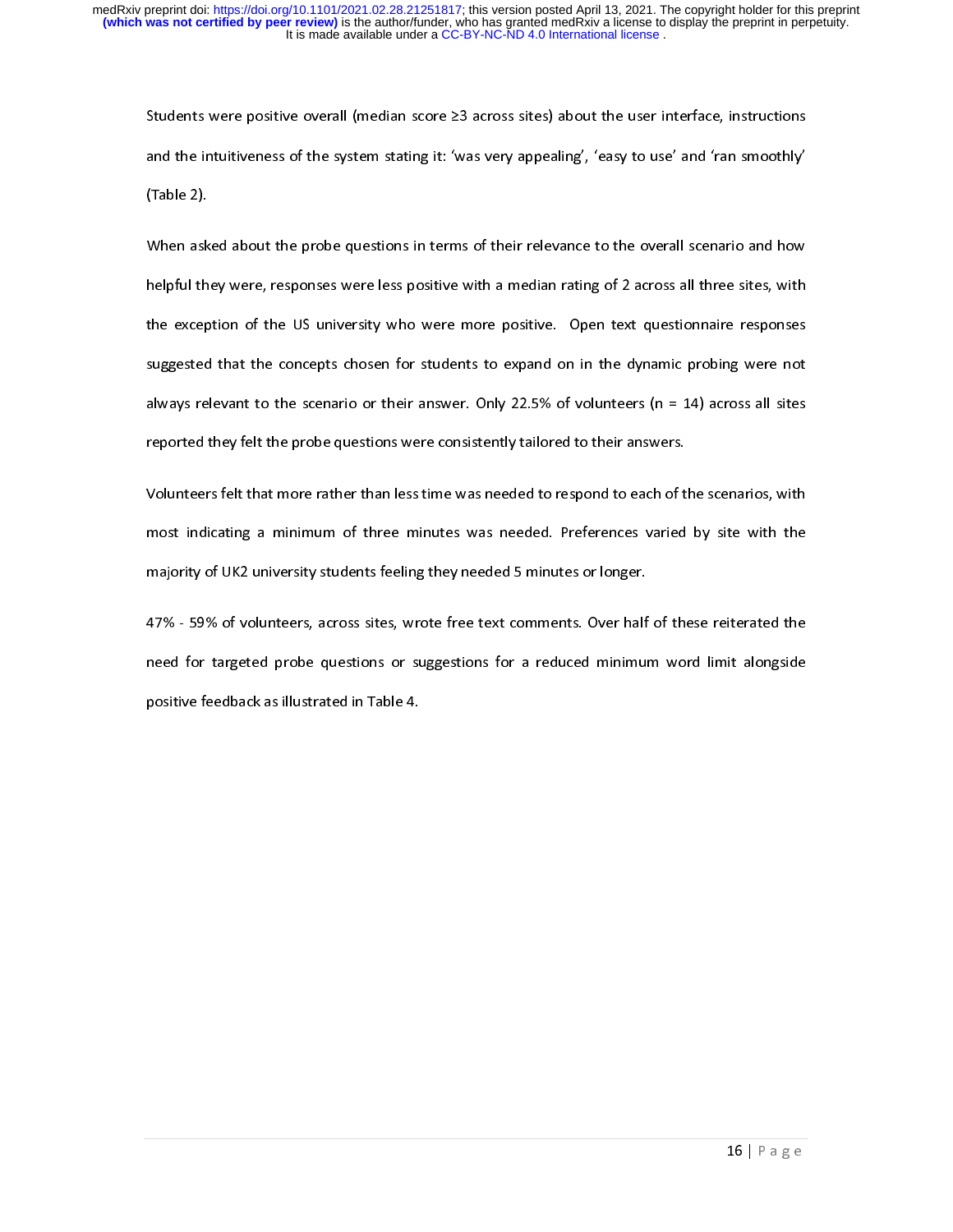| Admissions Staff Acceptability (focus group discussion) |                                                |                                                                                                                                                                                                                                                                                                                                                                                                                                                                              |  |
|---------------------------------------------------------|------------------------------------------------|------------------------------------------------------------------------------------------------------------------------------------------------------------------------------------------------------------------------------------------------------------------------------------------------------------------------------------------------------------------------------------------------------------------------------------------------------------------------------|--|
| Theme                                                   | Sub-theme detail                               | Illustrative quotes                                                                                                                                                                                                                                                                                                                                                                                                                                                          |  |
| Hybrid or pre-<br>screening tool                        | Hybrid                                         | "I can imagine if I said to them, 'here's my plan; next year three of our [MMI] stations are being replaced<br>by this automated thing' [interview] everybody would be like, 'let's do it". UK2<br>"I would hate to get rid of them [face-to-face MMIs] altogether, but I like this idea of a hybrid". US                                                                                                                                                                    |  |
|                                                         | Pre-selection                                  | "I think in principal it could be used as a screening tool to try to decrease the number of people we<br>actually interview It's just become such a massive burden at the moment that anything that would<br>reduce the number of people needed, I think they [admissions staff] would go for it". UK2                                                                                                                                                                       |  |
|                                                         | Assessing similar attributes to<br><b>MMIs</b> | "But what are the approaches to ensure that what's being measured is the same variables as what's<br>measured in MMI?" US                                                                                                                                                                                                                                                                                                                                                    |  |
|                                                         | Augmentation                                   | "I'd envisaged it as something you'd use as an MMI station and I would see it very useful as a substitute<br>for some stations, but I think we'd all probably continue to want some face-to-face contact as well". UK1                                                                                                                                                                                                                                                       |  |
| Objectivity and bias                                    | Inherent bias                                  | "Whatever their [admissions staff] own inherent biases are, all of that comes into it  so I'm very<br>interested in this idea of bringing in something that doesn't bring in all that bias. US                                                                                                                                                                                                                                                                               |  |
|                                                         | Unconscious bias                               | "You can't see if somebody has turned up in jeans, for example, and although we wouldn't discriminate<br>against someone who has turned up in jeans, unconsciously you might "UK1.                                                                                                                                                                                                                                                                                           |  |
|                                                         | Transparency and inbuilt bias                  | "I would say if the automated system could prove on some level that it was equal or that it improved<br>equality, because you're taking out the human factor of the interviewer's bias  I think that would be a<br>bonus  because that's one of the issues that everybody complains about is the bias. But I know that<br>anything that is programmed with AI can have the bias of the person who programmed it, so I know that<br>people have concerns about that too." UK2 |  |
| Logistics/technology<br>literacy                        | Interviewer fatigue                            | "So, you've got to do this [MMI station] eight to - [laughing] I don't even know how many times we end<br>up doing it - sixteen times in a day. I know that I'm not the same in my delivery sixteen times in the day.<br>And so, if I have someone who's really struggling, depending on my fatigue level I might score them in a<br>different way" US                                                                                                                       |  |
|                                                         | Candidate technology literacy                  | "Candidates will manage well, especially with the generation that we are now interviewing, they are very<br>adept at using IT and I don't think it would cause a problem for them as the users, which is very                                                                                                                                                                                                                                                                |  |

Table 4 Acceptability and usability evaluation; key themes and illustrative quotes

17 | Page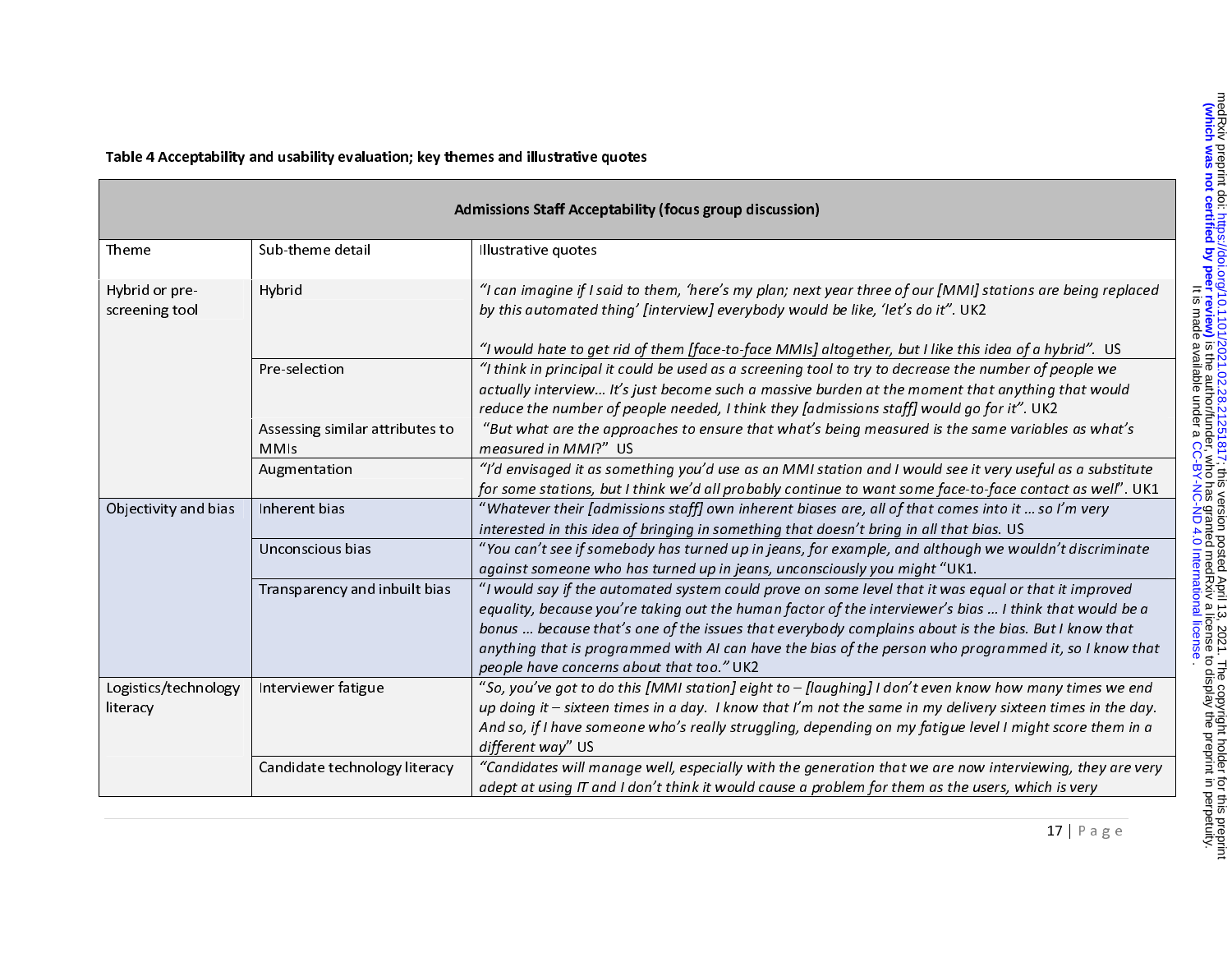|                       |                            | important". UK1                                                                                                 |
|-----------------------|----------------------------|-----------------------------------------------------------------------------------------------------------------|
|                       | Staff technology literacy  | "Yes. It's got to be easy to use and understandable I think they'd [staff] see it as we are trying to be        |
|                       |                            | progressive - I also got a chance to talk to the team across the table as well to find out if it might be a     |
|                       |                            | little bit overwhelming  if they said 'I wouldn't know what to expect' or 'I've never been any good with        |
|                       |                            | IT' that would be my worry and it's not just older people" [staff] UK1                                          |
| Student               | 'Face' of the interview    | "It's important as the 'face' of the interview day  I had a student just tell me that recently; that part of    |
| perspectives          |                            | the reason they came here was because our interview process was so much kinder. They felt a warmth              |
|                       |                            | here" US                                                                                                        |
|                       | Candidate experience       | "Candidate experience is very important, and we are doing what we can". UK2                                     |
| Cost saving potential | Staff and resource savings | "We may have three externals on the [interview] day  we actually have a patient rep' as well that we            |
|                       |                            | have trained as an assessor. So, he always assesses one of the stations and he's pretty much there every        |
|                       |                            | time. And so, we have those outgoings but it's also then the catering, so it's lunch and coffee, tea, blah,     |
|                       |                            | blah. So, it's not just the people cost. And then it's the faculty time. So yes, there would definitely be some |
|                       |                            | savings there". UK2                                                                                             |
|                       |                            |                                                                                                                 |
|                       |                            | Student usability free text questionnaire evaluation                                                            |
|                       |                            |                                                                                                                 |
| Theme                 |                            | Illustrative quotes                                                                                             |
| Word count            |                            | "The only suggestion I have is to reassess the (minimum) word count" (ID40US)                                   |
|                       |                            | "The word count made me less concise" (ID22UK2)                                                                 |
| Targeted probes       |                            | "Some choices of words to elaborate on did not match the scope" (ID26UK1)                                       |
|                       |                            | "It was frustrating when some (probes) were random" (ID31US)                                                    |
| Overall               |                            | "I think it could be a good and positive way for many" (ID16UK1)                                                |
|                       |                            | "I think the idea is great however these is a slight impersonal aspect" (ID25US)                                |
|                       |                            | "It is very appealing and easy to navigate" (ID31UK2)                                                           |
|                       |                            | "The programme was smooth" (ID40US)                                                                             |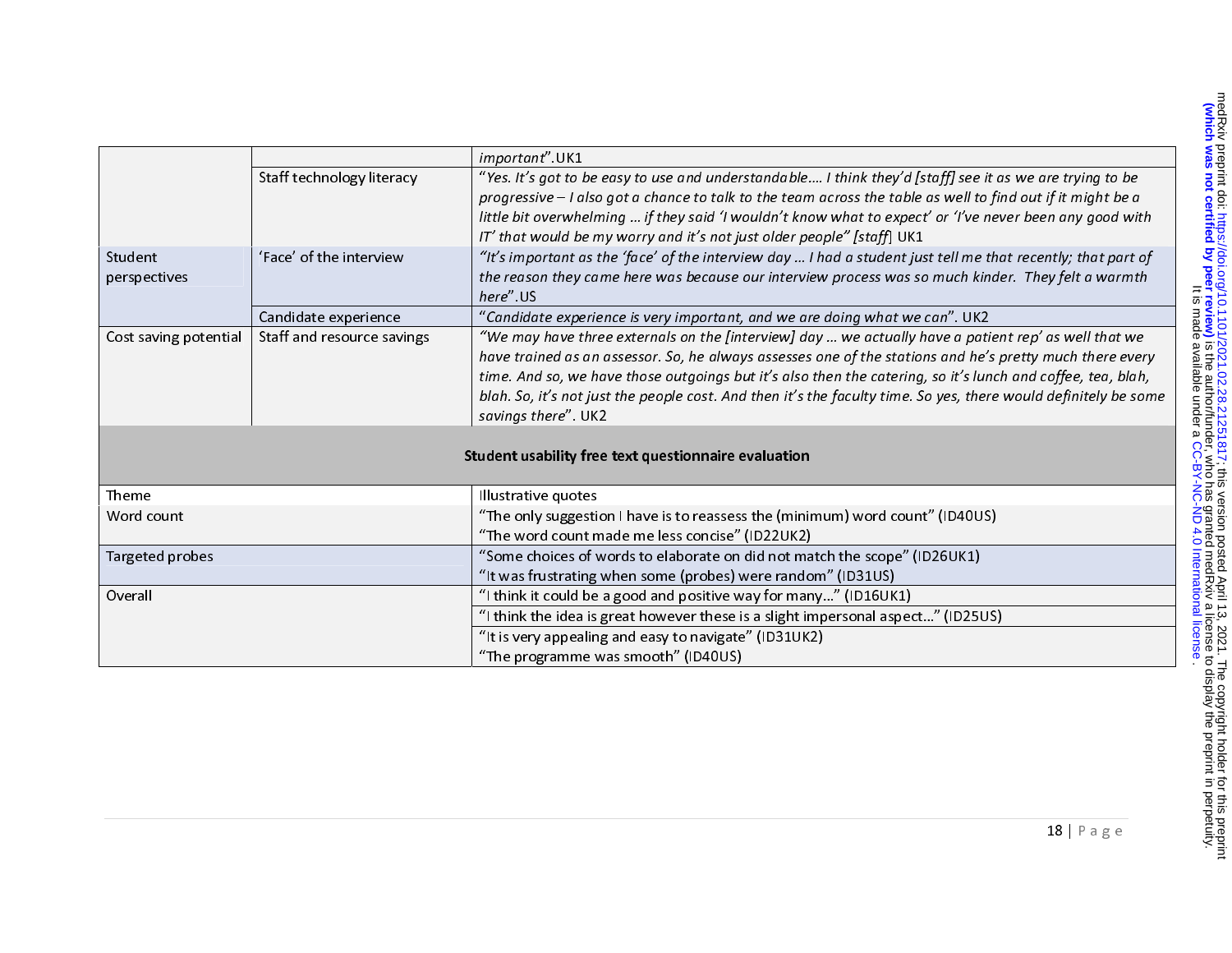#### **Discussion**

methodology. Our preliminary findings in UK and US settings provide evidence of good-excellent test<br>retest reliability as well as acceptability and usability, as long as the system is deployed to augment<br>and not replace hu metest reliability as well as acceptability and usability, as long as the system is deployed to augment<br>and not replace human decision-making, and probe questions are appropriately targeted. These<br>insights take on greater retest reliability as well as acceptability and accusively, as long as the system is deployed to augment<br>and not replace human decision-making, and probe questions are appropriately targeted. These<br>insights take on greater insights take on greater significance given the context of the current pandemic resulting in an<br>enforced move to online systems in the absence of robust evidence.

Response rates were above those expected given data collection was pre-pandemic. This may be enforced move to online systems in the absence of robust evidence.<br>Response rates were above those expected given data collection<br>illustrative of an emerging acceptance of, or at least familiarity<br>interviews already preval Response rates in the above these expected given above the succession are pre-pandemic. This may be<br>illustrative of an emerging acceptance of, or at least familiarity with, technology augmented<br>interviews already prevalent

interviews already prevalent in recruitment processes outside the field of healthcare.<br>Our online system provides for a fully automated interview as opposed to a human using<br>videoconference technology to facilitate a human Interviews areas, prevalent in recruiting processes outside the field of a<br>Dur online system provides for a fully automated interview as opposed to a<br>videoconference technology to facilitate a human-assessed interview usin Our ordinary system provides for a fully automated interview as opposed to a human analy<br>videoconference technology to facilitate a human-assessed interview using MMI scenarios. Despite<br>the concept of the automated intervi the concept of the automated interview being progressive, admissions staff saw substantial<br>potential to mitigate subjectivity issues associated with human-led interviews through unintended<br>bias and interviewer fatigue<sup>22</sup>. potential to mitigate subjectivity issues associated with human-led interviews through unintended<br>bias and interviewer fatigue<sup>22</sup>. This was based on the consistency of the automated interview in<br>contrast to the perceived potential to mitigate subjectivity issues association into interview the automated interview in<br>bias and interviewer fatigue<sup>22</sup>. This was based on the consistency of the automated interview in<br>contrast to the perceived nu bias and interviewer fatigue<sup>22</sup>. This was based on the consistency of the automated interview in<br>contrast to the perceived nuanced differences between human interviewers conducting MMIs.<br>Generating further evidence to sup Generating further evidence to support or refute this is needed. We do not underestimate the<br>potential for inbuilt system biases and recognise essential adherence to best principles in the ethical<br>deployment of trustworthy potential for inbuilt system biases and recognise essential adherence to best principles in the ethical<br>deployment of trustworthy Al<sup>23</sup>. This is an extremely complex area and a theoretical discussion is<br>outside the scope potential formulation of trustworthy Al<sup>23</sup>. This is an extremely complex area and a theoretical discussion is<br>pottside the scope of this paper.<br>Admissions staff across test-bed sites were unequivocal that humans should ma

outside the scope of this paper.<br>Admissions staff across test-bed sites were unequivocal that humans should make final decisions<br>about candidate suitability. The automated interview system was considered an augmentation to outside the scope of this paper.<br>Admissions staff across test-bed<br>about candidate suitability. The<br>face-to-face interviews designed about candidate suitability. The automated interview system was considered an augmentation to<br>face-to-face interviews designed for more consistent, less biased evaluation. We acknowledge<br>concerns that a completely automate about candidate suitability. The automated interview system was contained in angle change of<br>face-to-face interviews designed for more consistent, less biased evaluation. We acknowledge<br>concerns that a completely automated face-to-face interviews designed for more consistent, less designed on the achievation of the semi-tring-<br>concerns that a completely automated process with no human-led decision-making may bring<br>unfairness and GDPR issues<sup></sup> concerns that a completely automated process minimized automation-making may bring<br>unfairness and GDPR issues<sup>24</sup>. An automated interview is more remote and abstract from 'real<br>19 | P unfairness and GDPR issues". An automated interview is more remote and abstract from 'real life'<br> $19 \mid P a g$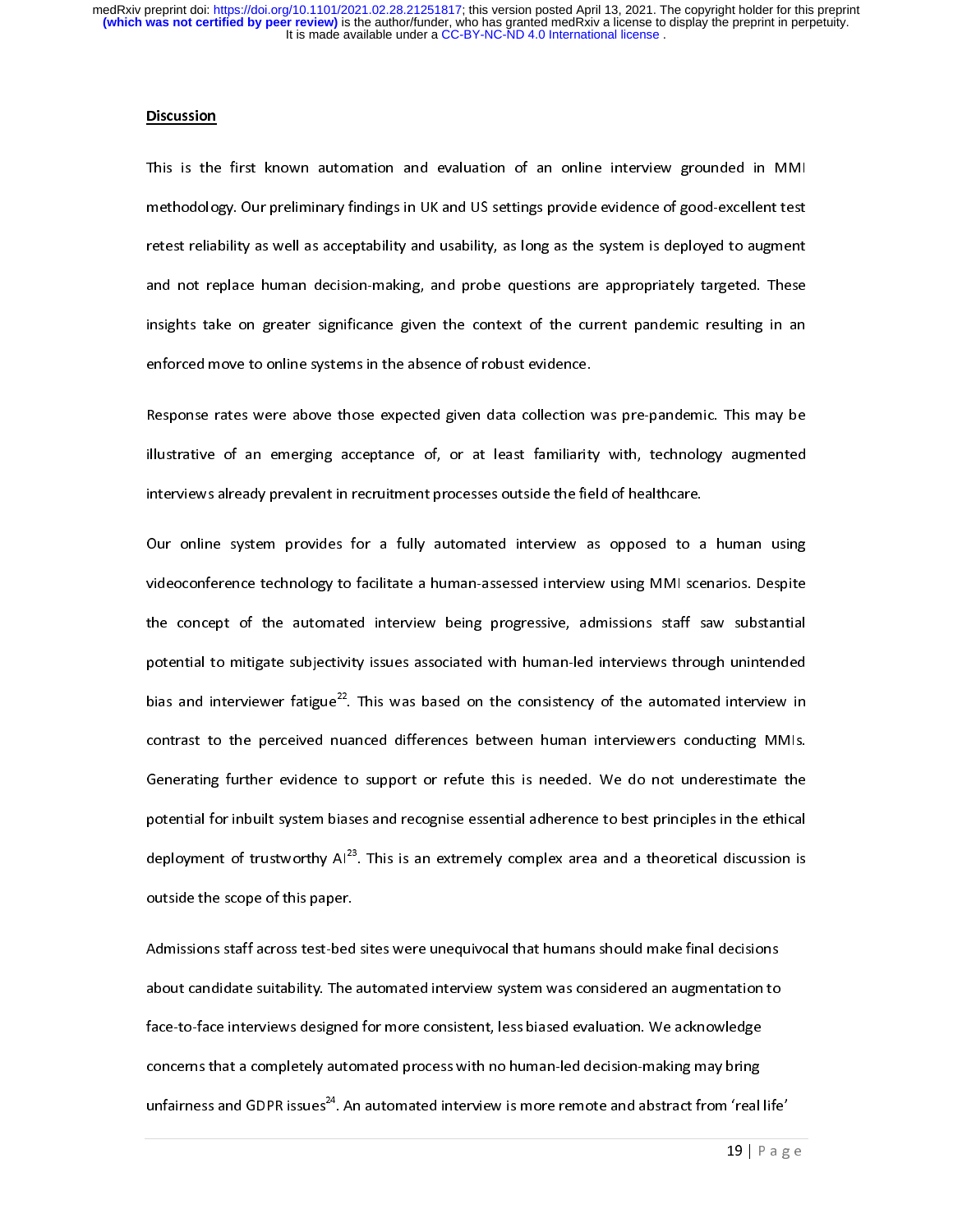and some candidates might find difficulty expressing themselves and communicating effectively<br>without eye contact<sup>25</sup>. Conversely, online interviews have the potential to open up possibilities for<br>applicants removing the n applicants removing the need for travel costs and meeting dress code requirements, making applicants remove accessible and therefore fairer. These considerations become more significant Selection more accessible and therefore fairer. These considerations become more significant<br>Covid-times where the pandemic is selection more accessible and interests the consideration of online methods, sometimes without hum<br>touch points or conclusive evidence of fidelity, predictive validity or efficacy. A larger scale study<br>planned to evaluate touch points or conclusive evidence of fidelity, predictive validity or efficacy. A larger scale study is<br>planned to evaluate potential differences in scoring between current adapted (online) MMIs and ou<br>fully automated in to the points of the matrix of the spinned to evaluate potential differences in scoring between current adapted (online) MMIs and or<br>fully automated interview to establish appropriate comparison methods, scoring approaches fully automated interview to establish appropriate comparison methods, scoring approaches and<br>predictive validity.

fully automated interview to establish appropriate comparison methods, secong approaches and<br>predictive validity.<br>Admissions staff were very positive about the possibility of the automated interviews in<br>resource costs. The r<br>Admissions staff w<br>resource costs. Th<br>healthcare selectio resource costs. There is very limited economic evaluation of online automated interviews in the<br>healthcare selection space that would support these views and further cost-effectiveness analysis<br>would be beneficial. Outside healthcare selection space that would support these views and further cost-effectiveness analysis<br>would be beneficial. Outside the field of healthcare, multinationals espouse savings over 80%<sup>7</sup><br>through online interviews, healthcare, multinationals espouse savings over 80%<sup>7</sup><br>through online interviews, but we need to be cautious that selection decisions are defensible and do<br>not end up as expensive litigation cases<sup>26</sup>. through online interviews, but we need to be cautious that selection decisions are defensible and do<br>not end up as expensive litigation cases<sup>26</sup>.<br>How the automated interview was received by applicants mattered to admissio

through online interviews, but we need to be causing that selections are determined into the<br>not end up as expensive litigation cases<sup>26</sup>.<br>How the automated interview was received by applicants mattered to admissions staff not end up as expensive litigation cases...<br>How the automated interview was receive<br>the need for clear communication to<br>performance. Admissions staff should coi How the automated interview was received by approximated to admissions stand, ingining<br>the need for clear communication to manage expectations and foster optimal applicant<br>performance. Admissions staff should consider how the need for clear communication to manage expectations and foster optimal applicant<br>performance. Admissions staff should consider how they can incorporate human 'touch points' in<br>their online interviews especially as curr performance. Admissions start shown then they can increpate mumic term points in<br>their online interviews especially as current social distancing restrictions mean personal face-to-face<br>contact is not possible. These can be contact is not possible. These can be embedded into the candidate experience by facilitating<br>opportunities to ask questions while online, either during or outside the interview, through virtual<br>campus tours and live webina contact is not possible. These can be embedded into the candidate impenents by facinitating<br>opportunities to ask questions while online, either during or outside the interview, through virtual<br>campus tours and live webinar

campus tours and live webinars/chats.<br>
Student volunteers' overall positivity about the usability of the automated interview is interesting in<br>
the context that in the UK, 88% were under the age of 30 and in the US, almost campus to the Student volunteers' overall positivity a<br>the context that in the UK, 88% were<br>experience of online interviews. The it Student volunteers of online interviews. The iterative co-design, scoping and pre-piloting activity appears to<br>experience of online interviews. The iterative co-design, scoping and pre-piloting activity appears to the context of online interviews. The iterative co-design, scoping and pre-piloting activity appears to<br>  $20 | P a g e$ experience of online interviews. The interviews of  $20$  | P a g e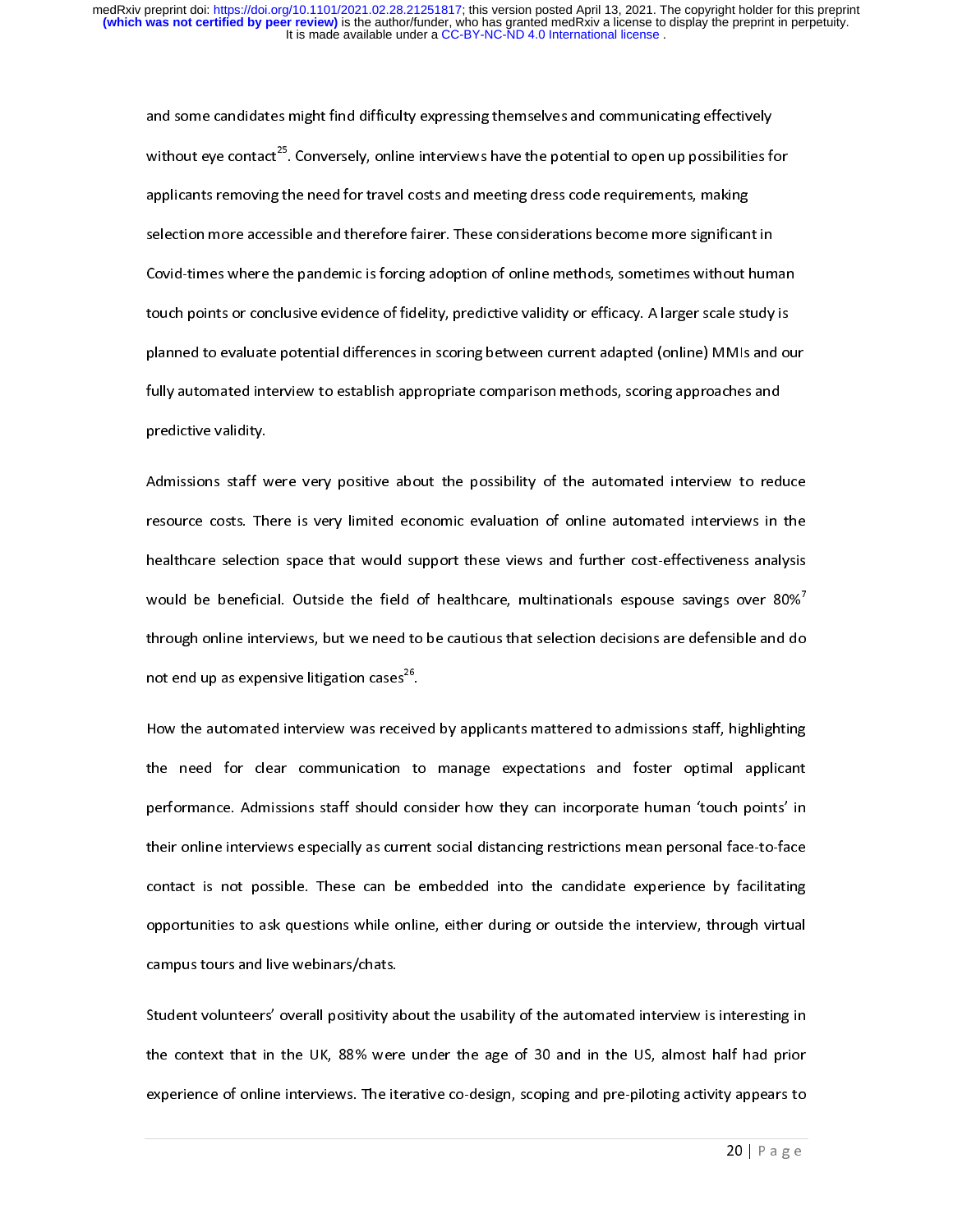irrelevant probe questions was concerning and reflects the complexity of an automated interaction.<br>It has been addressed in subsequent iterations of our automated interview.<br>Suggestions to reduce the minimum word limit mig

It has been addressed in subsequent iterations of our automated interview.<br>Suggestions to reduce the minimum word limit might impact on the reliability of the linguistic<br>analysis. A new speech capture version of the automa Suggestions to reduce the minimum word limit might impact on the re<br>analysis. A new speech capture version of the automated interview no<br>appears candidates are more able to articulate their answers when spoken, Suggestions to related the minimum word capture version of the automated interview now addresses this, as it appears candidates are more able to articulate their answers when spoken, thereby readily reaching the minimum wo analysis. A new speech support version of the automated interview now addressed into, as it<br>appears candidates are more able to articulate their answers when spoken, thereby readily reaching<br>the minimum word limit.<br>Study l appears candidates are more able to articulate their and spoken, thereby readily reading<br>the minimum word limit.<br>Study limitations

# Study limitations

the minimum word limit.<br>**Study limitations**<br>The sample size is small, particularly from UK1, which may have impacted on the findings<sup>27</sup> and is limited to three universities. Student volunteers were self-selected and over 70% had English as their<br>first language. Assessing for potential differential attainment in the automated interview for those<br>with English as a first language. Assessing for potential differential attainment in the automated interview for those first language. As it is not potential attention attainment in the automated interview for those<br>with English as a first language, compared to those for whom it is not, requires a larger sample size<br>and will be explored in and will be explored in the planned large-scale testing of the automated interview. Notably,<br>different sites used different scenarios, so caution is needed when interpreting the combined ICC.<br>However, it is reassuring tha different sites used different scenarios, so caution is needed when interpreting the combined ICC.<br>However, it is reassuring that ICCs by site were similarly high i.e. all >=0.7. different sites and central scenarios, so cannot different measurement productions.<br>However, it is reassuring that ICCs by site were similarly high i.e. all >=0.7.<br>Study rigour

#### Study rigour

Author XX conducted the focus groups given her prior experience. A structured interview proforma<br>was used to facilitate discussions to minimise deviation and potential bias. Audio-recordings were Author Author XX conducted the focus groups groups groups in prior experience. A structured interview proforma<br>Was used to facilitate discussions to minimise deviation and potential bias. Audio-recordings were<br>transcribed transcribed verbatim and 20% double-checked by the research team where 98% accuracy was<br>found. Coding conflicts were resolved with input from XX, and final themes and subthemes were by<br>agreement with all authors. found. Coding conflicts were resolved with input from XX, and final themes and subthemes were by agreement with all authors.<br>agreement with all authors.<br>Conclusion found. Complete with all authors.<br>agreement with all authors.<br>Conclusion

# <u>conclusion</u>

At the time of writing, lack of evidence means the efficacy of current improvised online interviews is largely unknown. These preliminary findings suggest that our automated interview system is<br>21 | P a g e largely under the prediction of the prediction of the prediction of the system interview system is a support of the system interview system interview system interview system is a system interview system in the system inter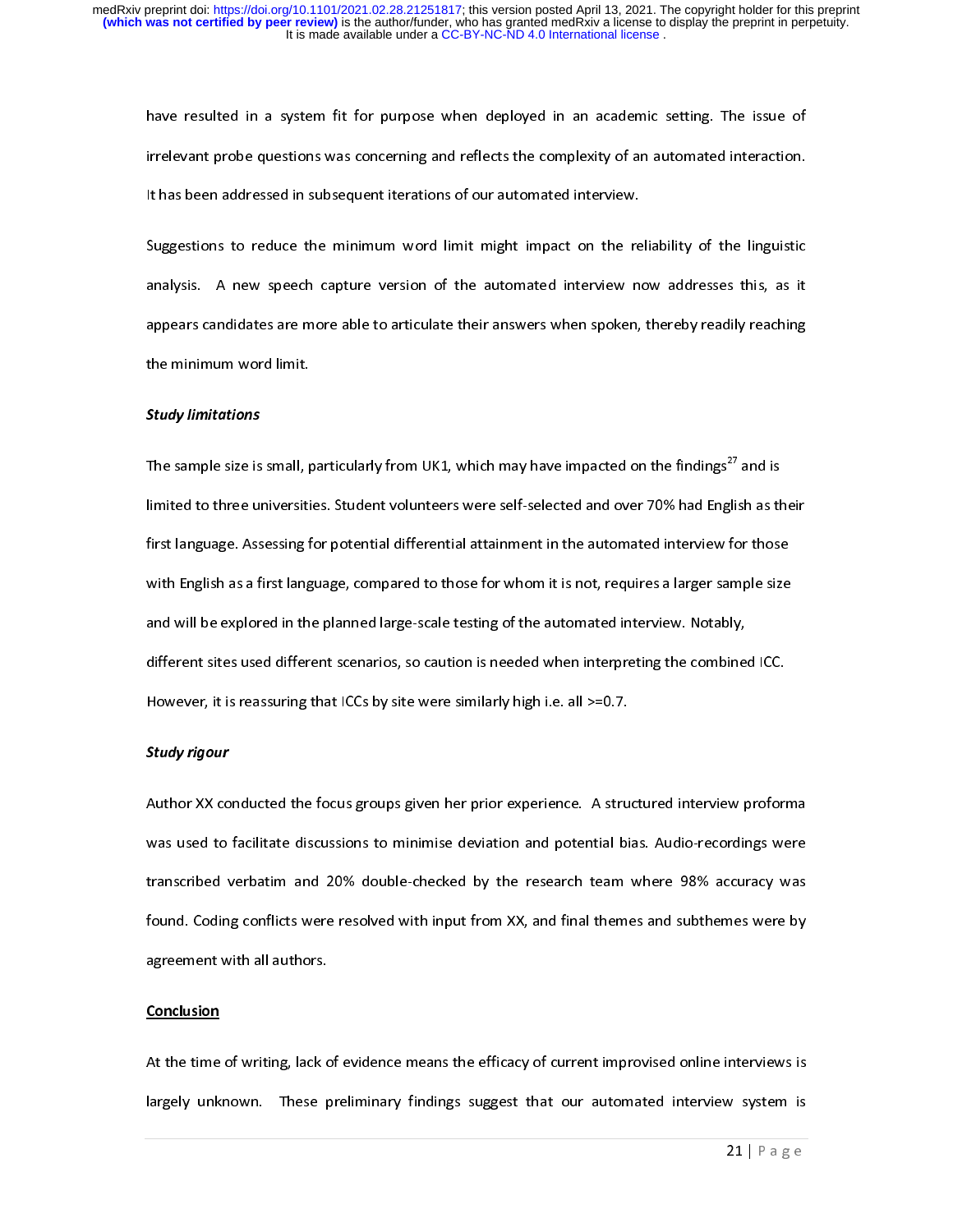evidence for the potential of such a system to augment candidate selection, though the perceived<br>importance of maintaining human input was highlighted. These valuable insights are applicable<br>across health professions selec importance of maintaining human input was highlighted. These valuable insights are applicable<br>across health professions selection. Further research will focus on evaluating the validity of the<br>automated scores generated ag across health professions selection. Further research will focus on evaluating the validity of the<br>automated scores generated against construct-relevant outcomes.

Our system significantly advances technology augmented interviews from videoconference-<br>facilitated to a fully automated interview designed to assist admissions staff in making decisions Our system significantly advances technology augmented int<br>facilitated to a fully automated interview designed to assist adm<br>about accepting or rejecting applicants. Conceptually, using techno our technology and a well-come inflerence-technology and interviews from video conferencefacilitated to a fully antitional territorial designed to antition term in making a step too<br>about accepting or rejecting applicants. Conceptually, using technology in this way maybe a step too<br>far for some but a welcome i about a see pangle regearance entropology, and technology in this way maybe a step to<br>far for some but a welcome innovation for others. Nonetheless, a symbiotic relationship between<br>humans and technology has been forced by humans and technology has been forced by social distancing restrictions and we should be open to<br>understanding possible benefits as well as risks when facing an unknown future. understanding possible benefits as well as risks when facing an unknown future.<br>
Human to social distance of the open to the open to the open to the open to the open to the open to the open to the open to the open to the o understanding possible benefits as well as risks when facing an unknown future.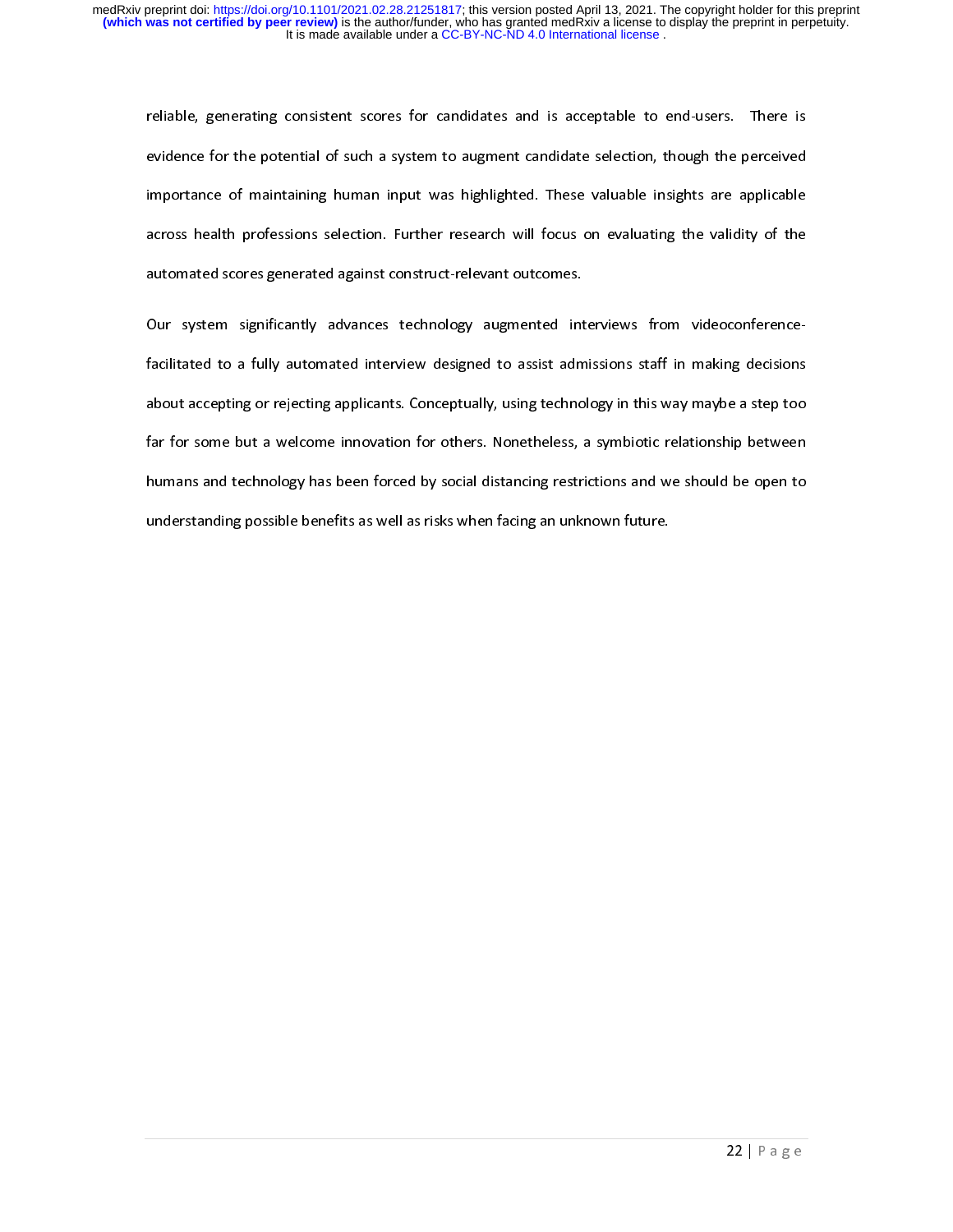- 1. Top Universities. Com/student-info/admissions-advice/universities. Available at: https://www.topuniversities.com/student-info/admissions-advice/universities.<br>admissions-covid-19-coronavirus. Accessed 20 October 2020.<br>2.
- Magzoub, M, Tekianhand, A, Cleland, J. Ottawa consensus statement: Selection and admissions-covid-19-coronavirus. Accessed 20-coronavirus. Actersion 20 October 2014<br>Patterson, F, Patterson, F, Roberts, C, Hanson, M, Hampe, W,<br>Magzoub, M, Tekianhand, A, Cleland, J. Ottawa consensus star<br>recruitment to t  $\frac{1}{2}$ 2. Patterson, F, Patterson, F, Patterson, F, Patters, P, Patters, P, P, Eva, P, Patterson, P, P, Ponnamperuma,<br>Magzoub, M, Tekianhand, A, Cleland, J. Ottawa consensus statement: Selection and<br>recruitment to the healthcare Magzoub, M, Tekianhand, A, Cleman, M, Tekiana, J. Cleman, J. Clemanna, J. O. 18;40(11):1-11.<br>10.1080/0142159X.2018.1498589<br>Eva K, Rosenfeld J, Reiter H, Norman G. An admissions OSCE: the multiple mini intervent.
- recruitment to the healthcare professions. Medical Teacher. 2018;40(11):1-11.<br>10.1080/0142159X.2018.1498589<br>Eva K, Rosenfeld J, Reiter H, Norman G. An admissions OSCE: the multiple mini i<br>Medical Education. 2004; 38: 314-3 10.1080/0142159X.2018.1498589  $\begin{bmatrix} 1 \\ 1 \end{bmatrix}$
- 3. Eva K, Rosenfeld J, Rosenfeld V, Rosenfeld S, Rosenfeld Medical Education. 2004; 38: 314-326.<br>4. Tiller D, O'Mara D, Rothnie I, Dunn S, Lee L, Roberts C. Internet-based multiple mini<br>1. Tiller D, O'Mara D, Rothnie I, Du Medical Education. 2004, 38: 314-326.<br>Tiller D, O'Mara D, Rothnie I, Dunn S, Le<br>interviews for candidate selection for g<br>801-10. http://doi.org/ 10:1111/medu. interviews for candidate selection for graduate-entry programmes. Med Educ. 2013; 47 (8):<br>801-10. http://doi.org/ 10:1111/medu.12224.<br>5. Zibarras L, Patterson F, Holmes J, Flaxman C, Kubacki A. An exploration of applic
- interviews for candidate selection for graduate-entry, programmes into clude 2029;  $\alpha$  <sub>(9)</sub>;<br>801-10. http://doi.org/ 10:1111/medu.12224.<br>Zibarras L, Patterson F, Holmes J, Flaxman C, Kubacki A. An exploration of applican 801-10. http://doi.org/ 10:111-11<br>2ibarras L, Patterson F, Holmes J, Flaxman C, Ki<br>perceptions of asynchronous video MMIs in m<br>https://doi.org/10.15694/mep.2018.0000285. 5. perceptions of asynchronous video MMIs in medical selection. *Med Ed Publish*. 2018<br>https://doi.org/10.15694/mep.2018.0000285.1.<br>6. Villwock, J, Bowe, S, Dunleavy, D, Overton, R, Sharma, S, Abaza, M. Adding long-term
- perceptions of asynchronous video MMIs in medical selection. *Med Ed Publish. 2018.*<br>https://doi.org/10.15694/mep.2018.0000285.1.<br>Villwock, J, Bowe, S, Dunleavy, D, Overton, R, Sharma, S, Abaza, M. Adding long-term<br>to the with the source of the source of the residency selection assessment processes.<br>https://doi.org/10.1002/lary.27878. 1. Villam Controller Controller Controller Controller Controller Section 1991<br>130. (1): 65-68.<br>14. The Electron, R, S, D. Overton, R, S, Abay, S, Abay, S, Abay, S, Channel J, Chu J, Lim S, Low J, Lowe-Beer N, Kwek T. COVID
- to the residency selection assessment processes the samples process process of the selection or  $g/10.1002$ /lary 27878.<br>Cleland J, Chu J, Lim S, Low J, Lowe-Beer N, Kwek T. COVID-19: designing and conducting are on-line mi https://doi.org/10.1080/0142159.<br>Cleland J, Chu J, Lim S, Low J, Lowe-Be<br>on-line mini-multiple interview (MMI<br>1-5. https://doi.org/10.1080/0142159  $\frac{1}{2}$ on-line mini-multiple interview (MMI) in a dynamic landscape. Medical Teacher. 2020. May:<br>1-5. https://doi.org/10.1080/0142159X.2020.1762851. on-line mini-man, premierince (MMI) in a dynamic landscape. Medical Teacher. 2020.<br>1-5. https://doi.org/10.1080/0142159X.2020.1762851. 1-5. https://doi.org/10.1080/0142159X.2020.1762851.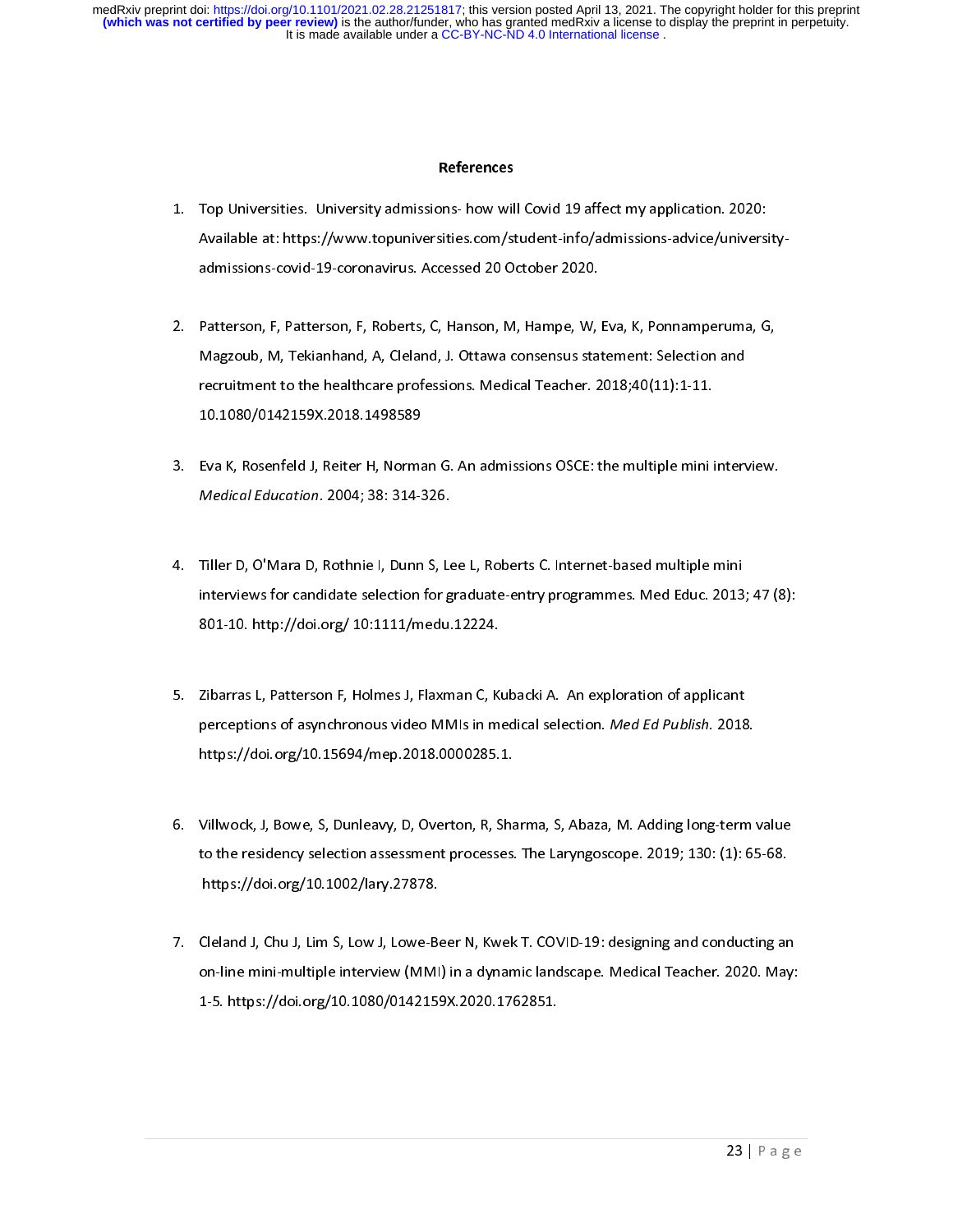- 8. Units and COVID-19 Pandemic. Medical Education. 2020. May. https://doi.org/:<br>10.1111/medu.14207.<br>9. HireVue. Video interviewing software and platform that makes hiring simple. 2020. Availa
- during a Covid-19 Pandemic. Medication<br>10.1111/medu.14207.<br>HireVue. Video interviewing software and platform that makes hiring simple.<br>https://www.hirevue.com/. Accessed 10 October 2020. 10.1111/medu.14207.<br>HireVue. Video interviewing software and platform that ma<br>at: https://www.hirevue.com/. Accessed 10 October 2020.
- 9. Hireview Machenharming softmare and plans in that makes hing simple. 2020.<br>10. United Nations. Sustainable Development Goals. 2015. Available at:<br>https://www.undp.org/content/undp/en/home/sustainable-development-goals.h at: https://www.undp.org/content/docals.com/.<br>https://www.undp.org/content/undp/en/home/sustainable<br>Accessed 26 October 2020. 10. Onted Nations. Sustainable Development Goals. 2015. Available at:<br>https://www.undp.org/content/undp/en/home/sustainable-develop<br>Accessed 26 October 2020..<br>11. Greene J, Caracelli V, Graham W. Toward a conceptual framew
- https://www.undoi.com/en/home/sustainable-development<br>Accessed 26 October 2020..<br>Greene J, Caracelli V, Graham W. Toward a conceptual framework for mixed-method<br>evaluation designs. Educational Evaluation and Policy Analysi Greene J, Caracelli V, Grahar<br>evaluation designs. Educatio 11. evaluation designs. Educational Evaluation and Policy Analysis. 1989; 11 (3):255-274.<br>12. Olsen E, Eoyang G. Facilitating organisational change: lessons from complexity science
- 12. Olsen E, Eoyang G. Facilitating organisational change: lessons from complexity science. San<br>Francisco: Jossey-Bass; 2001.
- 13. Salkind N. Test-retest reliability. In: Saljind N. Encyclopaedia of Research Design. Volume 1. Francisco: Josep Jacky 2002.<br>Salkind N. Test-retest reliabilit<br>London; Sage publications; 20 13. Salkind N. Test-retest reliability. In: Saljind N. Encyclopaedia of Research Design. Volume 1.<br>London; Sage publications; 2015. doi: https://dx.doi.org/10.4135/9781412961288.n457<br>14. Nielsen J. Usability Engineering. A
- London; Same publications; 2015. Alondon; 2015. Alondon; 2015. Nielsen J. Usability Engineering. AP Professional, London; 1993.

- 14. Nielsen J. Usability Engineering. AP Professional, London;1993.<br>15. Streiner D, Norman G, Cairney J. Health Measurement Scales: A Practical Guide to their<br>Development and Use. 5<sup>th</sup> ed. Oxford: Oxford University; 2014.  $\frac{1}{2}$ ؟<br>]<br>} 15. Stremmer J, Norman G, Streem Measurement Scales: A Practical Guide to their<br>Development and Use. 5<sup>th</sup> ed. Oxford: Oxford University; 2014.<br>16. Szabo F. The Linear Algebra Survival Guide, Academic Press, Massachusetts,
- Development and Use. 5th ed. Oxford: Oxford University; 2014.<br>Szabo F. The Linear Algebra Survival Guide, Academic Press, Ma<br>...
- 17. Braun V, Clark V. Using thematic analysis in psychology. Qualitative Research in Psychology.<br>2006; 3(2):77-101. 17. Braun V, Clark V. Osing thematic analysis in psychology. Qualitative Research in Psychology.<br>2006; 3(2):77-101.<br>24 | P a g e  $2000, 3(2).77101.$